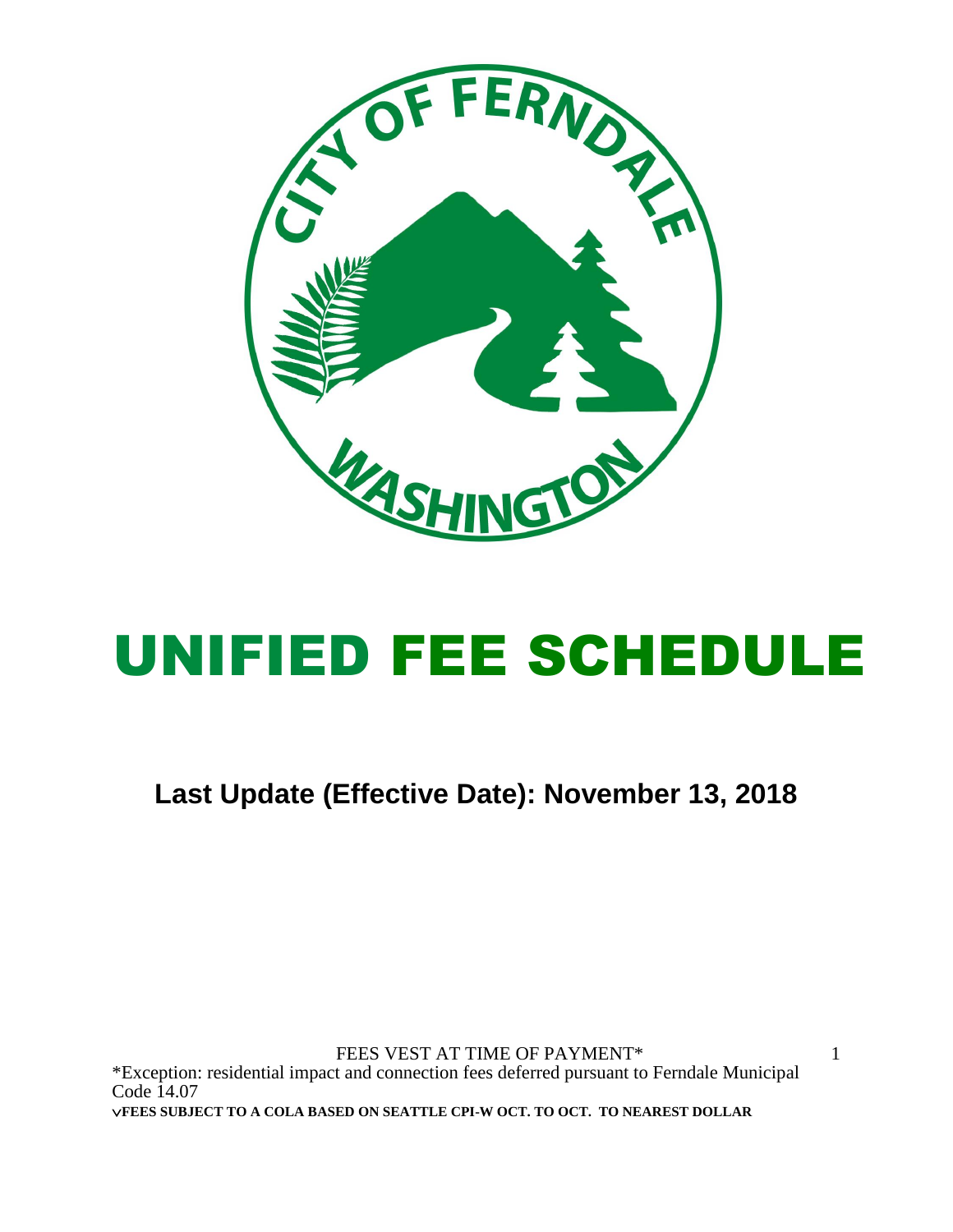**Staff Hourly Rate:**

**Unless otherwise noted, the City's per-hour chargeable costs shall be as follows:**

**\$130.00 per hour for senior staff (department directors, City Administrator, etc.) and plan reviewers (or employees acting in such capacity)**

**\$100.00 per hour for all other City labor.**

# **ACCESSORY DWELLING UNIT FEES**

| <b>Traffic Impact:</b>  | 50% of Single Family Residence                 |                                   |                                |
|-------------------------|------------------------------------------------|-----------------------------------|--------------------------------|
| <b>Park Mitigation:</b> |                                                | 25% of Single Family Residence    |                                |
| Water & Sewer           | 2-bedroom<br>1-bedroom<br>$3 + \text{bedroom}$ |                                   |                                |
| <b>Connection Fees:</b> | none                                           | 25% of Single Family Residence    | 50% of Single Family Residence |
| <b>Storm/Sewer</b>      | none                                           |                                   |                                |
| <b>Mitigation Fee:</b>  |                                                |                                   |                                |
| <b>School</b>           | 1-bedroom                                      | $2+$ bedroom                      |                                |
| <b>Mitigation:</b>      | none                                           | <b>Multifamily Residence Rate</b> |                                |
| All other fees:         |                                                | 100% of Single Family Residence   |                                |

# **ANIMAL CONTROL FINES**

Any person violating any provision of the Animal Control chapter not otherwise designated a misdemeanor or gross misdemeanor shall constitute a civil infraction.

First or Second Offense:  $\blacksquare$  Not to exceed \$250.00.

Three or More Offenses within any twelve-month period Not to exceed \$500.00.

Any person violating any provision of the Animal Control chapter designated a misdemeanor shall be punishable by a maximum of 90 days imprisonment and/or a maximum fine of \$1,000.00.

Any person violating any provision of the Animal Control chapter designated a gross misdemeanor shall be punishable by a maximum of one-year imprisonment and/or a maximum fine of \$5,000.

| <b>VANNEXATION FEES</b>                          |                                                                                       |
|--------------------------------------------------|---------------------------------------------------------------------------------------|
| Notice of Intent to Annex Fee                    | \$888.00                                                                              |
| Petition to Annex Fee                            | \$2,457.00                                                                            |
| <b>Fiscal Impact Study</b>                       | Actual Cost per staff hour for City labor<br>resources/and actual cost of consultants |
| Fiscal Impact Study Required Refundable Deposit: |                                                                                       |
| Annexation up to 20 acres                        | \$11,410.00 Deposit                                                                   |
| Annexation from 21 to 100 acres                  | \$17,115.00 Deposit                                                                   |
| Annexation 101 acres +                           | \$22,820.00 Deposit                                                                   |
| <b>Boundary Review Board Review Fee</b>          | \$57.00                                                                               |

# FEES VEST AT TIME OF PAYMENT\*

\*Exception: residential impact and connection fees deferred pursuant to Ferndale Municipal Code  $14.07$ **FEES SUBJECT TO A COLA BASED ON SEATTLE CPI-W OCT. TO OCT. TO NEAREST DOLLAR**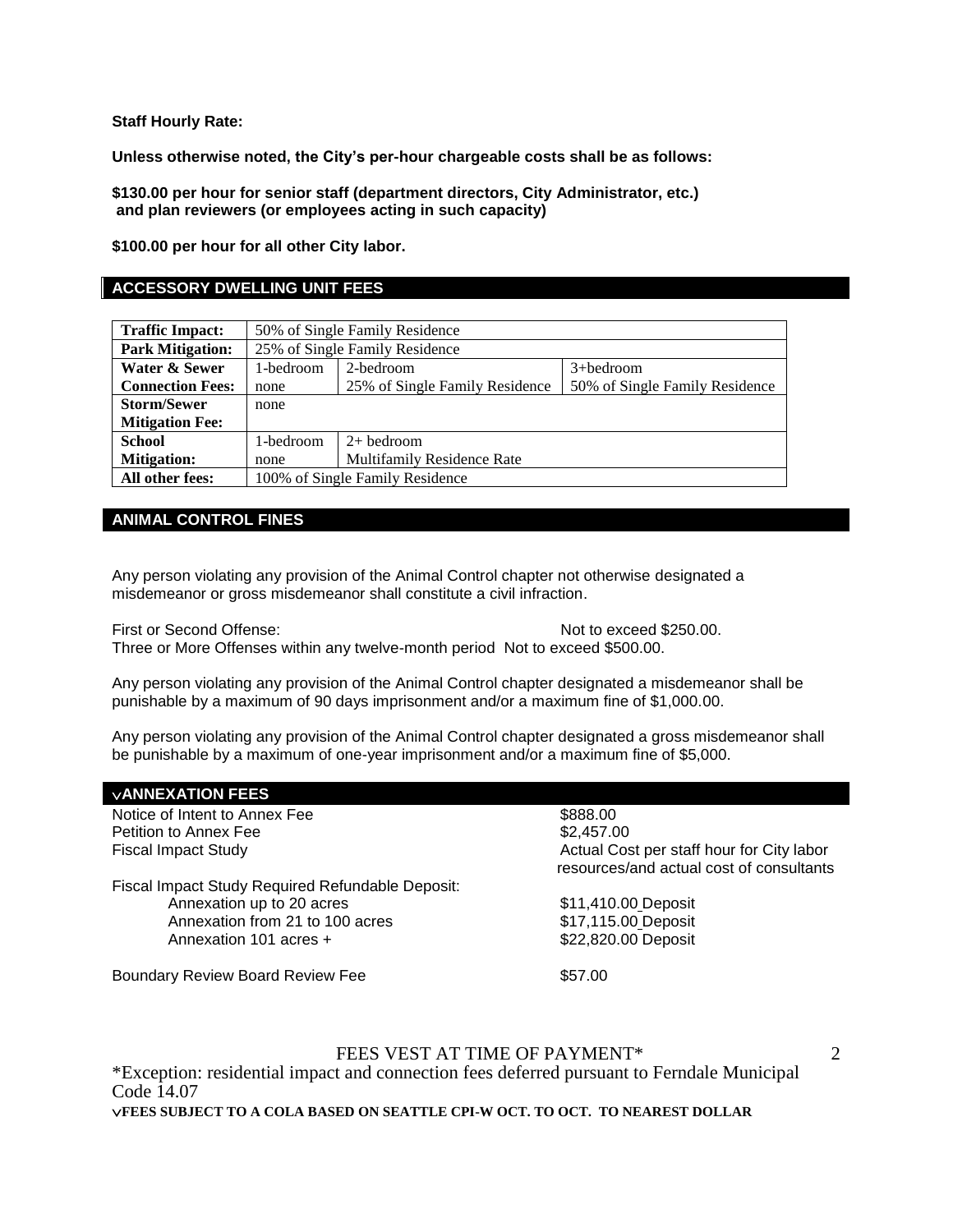# **APPEAL OF PERMIT DECISION, ADMINISTRATIVE ACTION OR ENFORCEMENT ACTION**

Appeal Fee\* (plus Hearing Examiner Fee Deposit if applicable)

\$600.00\*\*

\* No hearing examiner fee deposit is required for administrative appeals

\*\* This fee shall be refunded to appellants who prevail in appeals of administrative decisions

| <b>VARCHIVING FEE</b>                                                                               |                                                                       |                         |                                                                                   |   |
|-----------------------------------------------------------------------------------------------------|-----------------------------------------------------------------------|-------------------------|-----------------------------------------------------------------------------------|---|
| <b>Archiving Fee</b>                                                                                |                                                                       | \$10.00 per application |                                                                                   |   |
| <b>VBINDING SITE PLAN</b>                                                                           |                                                                       |                         |                                                                                   |   |
| General Binding Site Plan                                                                           |                                                                       | \$2,924.00              | Required refundable                                                               |   |
| deposit                                                                                             |                                                                       |                         |                                                                                   |   |
| Specific Binding Site Plan<br>deposit                                                               |                                                                       | \$1,758.00              | Required refundable                                                               |   |
|                                                                                                     |                                                                       |                         |                                                                                   |   |
|                                                                                                     |                                                                       |                         | Actual Cost per staff hour for City labor<br>resources/actual cost of consultants |   |
|                                                                                                     |                                                                       |                         |                                                                                   |   |
| <b>BUILDING PERMIT FEES</b>                                                                         |                                                                       |                         |                                                                                   |   |
| All permit fees established via International Building Code in the following Table:                 |                                                                       |                         |                                                                                   |   |
| <b>Total Valuation</b>                                                                              | Fee                                                                   |                         |                                                                                   |   |
| \$1.00 to \$500.00                                                                                  | \$23.50                                                               |                         |                                                                                   |   |
| \$501.00 to \$2,000.00                                                                              | \$23.50 for the first \$500.00 plus \$3.05 for each additional        |                         |                                                                                   |   |
| \$100.00, or fraction thereof, to and including \$2,000.00.                                         |                                                                       |                         |                                                                                   |   |
| \$2,001.00 to \$25,000.00                                                                           | \$69.25 for the first \$2,000.00 plus \$14.00 for each additional     |                         |                                                                                   |   |
| \$1,000.00, or fraction thereof, to and including \$25,000.00.                                      |                                                                       |                         |                                                                                   |   |
| \$25,001.00 to \$50,000.00                                                                          | \$391.25 for the first \$25,000.00 plus \$10.10 for each additional   |                         |                                                                                   |   |
| \$1,000.00, or fraction thereof, to and including \$50,000.00.                                      |                                                                       |                         |                                                                                   |   |
| \$50,001.00 to \$100,000.00                                                                         | \$643.75 for the first \$50,000.00 plus \$7.00 for each additional    |                         |                                                                                   |   |
| \$1,000.00, or fraction thereof, to and including \$100,000.00.                                     |                                                                       |                         |                                                                                   |   |
| \$100,001.00 to \$500,000.00<br>\$993.75 for the first \$100,000.00 plus \$5.60 for each additional |                                                                       |                         |                                                                                   |   |
| \$1,000.00, or fraction thereof, to and including \$500,000.00.                                     |                                                                       |                         |                                                                                   |   |
| \$500,000.00 to \$1,000,000.00                                                                      | \$3,233.75 for the first \$500,000.00 plus \$4.75 for each additional |                         |                                                                                   |   |
| \$1,000.00, or fraction thereof, to and including \$1,000,000.00.                                   |                                                                       |                         |                                                                                   |   |
| \$1,000,000.00 and Up                                                                               | \$5,608.75 for the first \$1,000,000.00 plus \$3.15 for each          |                         |                                                                                   |   |
| additional \$1,000.00, or fraction thereof.                                                         |                                                                       |                         |                                                                                   |   |
| <b>Plans Check</b>                                                                                  | 65% of Building Permit                                                |                         |                                                                                   |   |
|                                                                                                     |                                                                       |                         |                                                                                   |   |
| Deposit Fee                                                                                         | Single Family Residence: \$900.00<br>Duplex: \$1,800.00               |                         |                                                                                   |   |
|                                                                                                     | FEES VEST AT TIME OF PAYMENT*                                         |                         |                                                                                   | 3 |
| *Exception: residential impact and connection fees deferred pursuant to Ferndale Municipal          |                                                                       |                         |                                                                                   |   |
| Code 14.07<br>VFEES SUBJECT TO A COLA BASED ON SEATTLE CPI-W OCT. TO OCT. TO NEAREST DOLLAR         |                                                                       |                         |                                                                                   |   |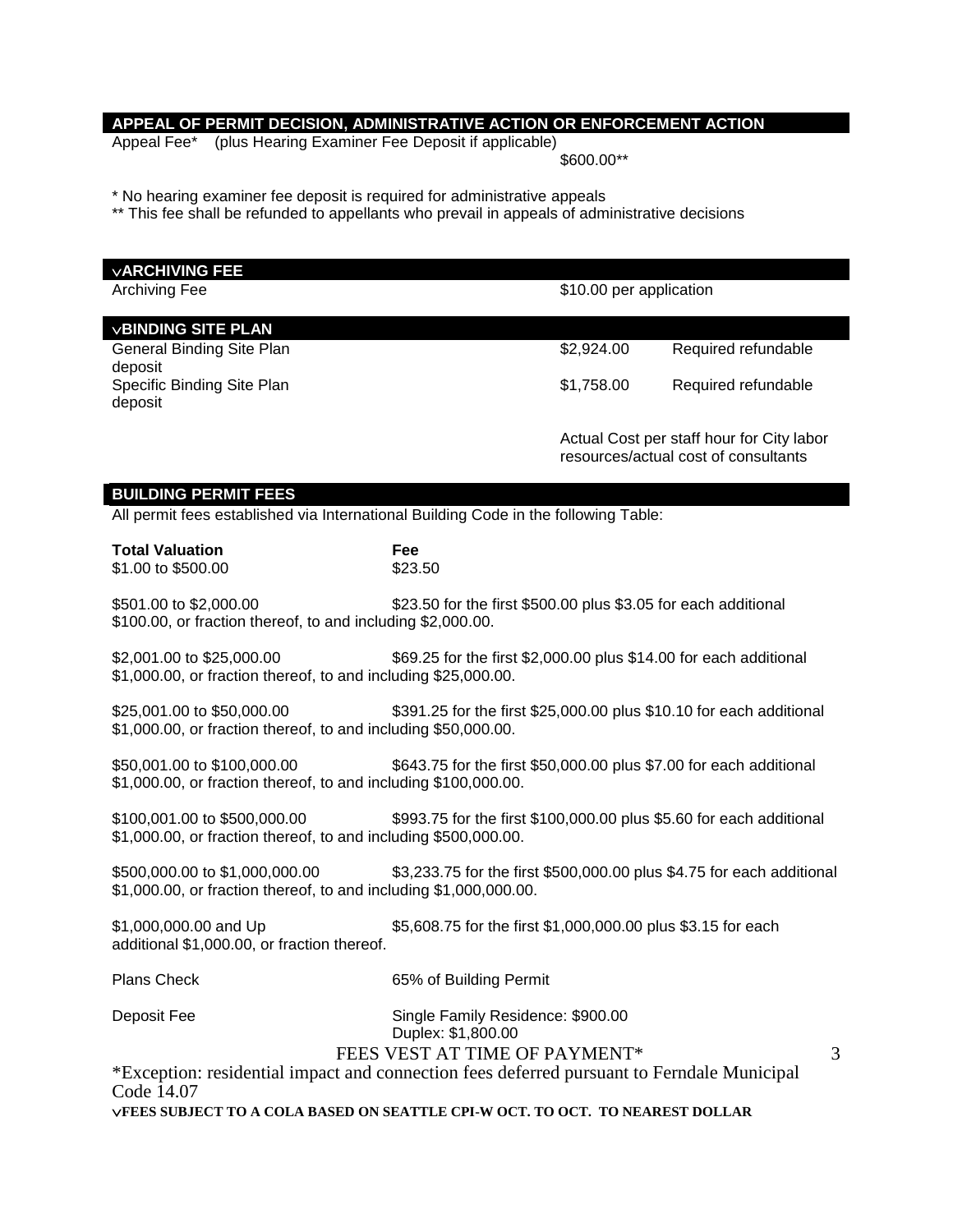All other building permits, including any amendments/revisions and/or addendums to existing permits: 65% of proposed valuation of project changes

\*All deposits are applied towards the plan check fee at time of issuance\*

Valuation, as defined in the IRC & IBC, shall include total value of the work for which a permit is being issued, such as electrical, gas, mechanical, plumbing equipment and other permanent systems, including labor and materials.

| <b>Re- Review Fee</b><br>Re-inspection Fee<br><b>Permit Extension Requests</b>                                  | Per staff hour (minimum one hour)<br>Per staff hour (minimum one hour after two inspections)<br>\$0 for first extension request<br>\$100.00/additional requests for administrative processing fee*<br>Per staff hour for additional extension-related activity rounded up<br>in increments of $\frac{1}{4}$ hour. |
|-----------------------------------------------------------------------------------------------------------------|-------------------------------------------------------------------------------------------------------------------------------------------------------------------------------------------------------------------------------------------------------------------------------------------------------------------|
| <b>Reinstate Expired Permit</b>                                                                                 | One-half of original building permit portion of permit fee<br>established per the current adopted Fee Code.                                                                                                                                                                                                       |
| Fire Suppression and Alarm Review<br>Fire Suppression and Alarm Inspection<br><b>Building Permit Fee Refund</b> | Per staff hour (minimum $\frac{1}{2}$ hour)<br>Per staff hour (minimum $\frac{1}{2}$ hour)<br>5% Administrative Fee Deducted                                                                                                                                                                                      |

\* - Additional permit fee extension charge based on City's presumption of one (1) hour staff time to process request.

The fee for the issuance of the first Certificate of Occupancy or Temporary Certificate of Occupancy is included in the permit fee applied at issuance. Any subsequent Certificate of Occupancy or renewal of a Temporary Certificate of Occupancy requested on an individual address would require a fee of \$50.00 each occurrence.

Violations: Work *without a permit* is subject to an investigation fee in addition to the permit fee. The investigation fee is equal to the amount of the permit fee required by the code.

Violations: Deviating from an approved set of plans without prior review and approval is subject to an investigation fee in addition to the re-review fee and/or valuation assessed fee.

Commencing work *prior to issuance* of a permit will be assessed a fee in addition to the permit fee. The additional fee is equal to the amount of the permit fee required by the code.

FEES VEST AT TIME OF PAYMENT\*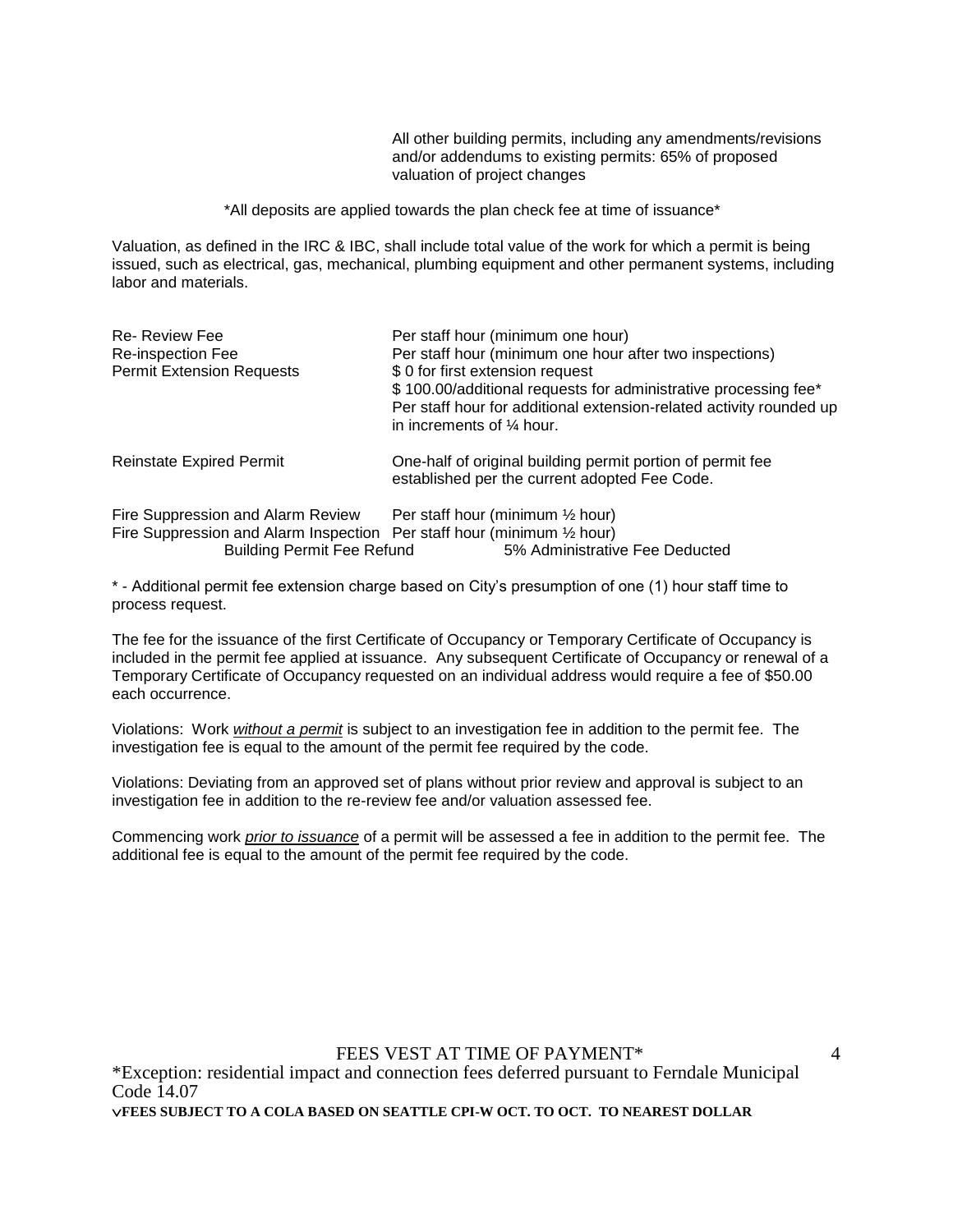# **BUSINESS LICENSES**

| Cabaret<br>Home Occupation - Type I<br>Home Occupation - Type II<br><b>Industrial Business</b><br><b>Co-Located Business</b><br>Non-Resident Business<br>Pawnbroker<br>Marijuana Grower/Processor Business<br>Marijuana Retail Business<br><b>Peddlers &amp; Solicitors</b> | PLUS | \$123.00<br>\$74.00<br>\$239.00<br>\$307.00<br>\$59.00<br>\$31.00 each additional business<br>\$99.00<br>\$93.00<br>\$238.00<br>\$149.00 first license; 74.00 renewal<br>\$55.00 Background Check*<br><b>License Costs</b><br>\$22.00 / one-year license<br>\$16.00 /six-month license<br>\$10.00/one-month license |
|-----------------------------------------------------------------------------------------------------------------------------------------------------------------------------------------------------------------------------------------------------------------------------|------|---------------------------------------------------------------------------------------------------------------------------------------------------------------------------------------------------------------------------------------------------------------------------------------------------------------------|
| <b>Resident Business</b>                                                                                                                                                                                                                                                    |      | $$74.00 < 20$ employees<br>\$99.00 > 20 employees                                                                                                                                                                                                                                                                   |
| <b>Amusement Device Fee</b><br>Arborist License<br>Horse Drawn Carriage:                                                                                                                                                                                                    |      | \$36.00<br>\$39.00/year                                                                                                                                                                                                                                                                                             |
| Driver's Permit<br>Vehicle Permit                                                                                                                                                                                                                                           |      | \$10.00<br>\$30.00                                                                                                                                                                                                                                                                                                  |

Portable Food Vendor On Private Property: \$74.00 (Annual license, may be used multiple times per year without additional review, provided location has been pre-approved by the City of Ferndale.) On Public Property: Temporary Space Permit \$35.00

(One-time, one-day permit, no more than two such permits may be obtained at one time.)

#### **Late Fees:**

Penalties for late business license applications (after January 31st of the applicable tax year) shall be computed as follows:

**A. 1st notice** – Notice mailed Feb. 1st or next business day, penalty of \$15.00.

**B. Final notice** – Notice mailed April 1st or next business day, penalty equal to 100% of the set license fee.

**\*Background Checks:** Peddlers & Solicitors licenses that expire will be renewed without an additional background check if renewed within 90 days of expiration of the license. If a license is not renewed by that time, a new background check will be required.

FEES VEST AT TIME OF PAYMENT\*

5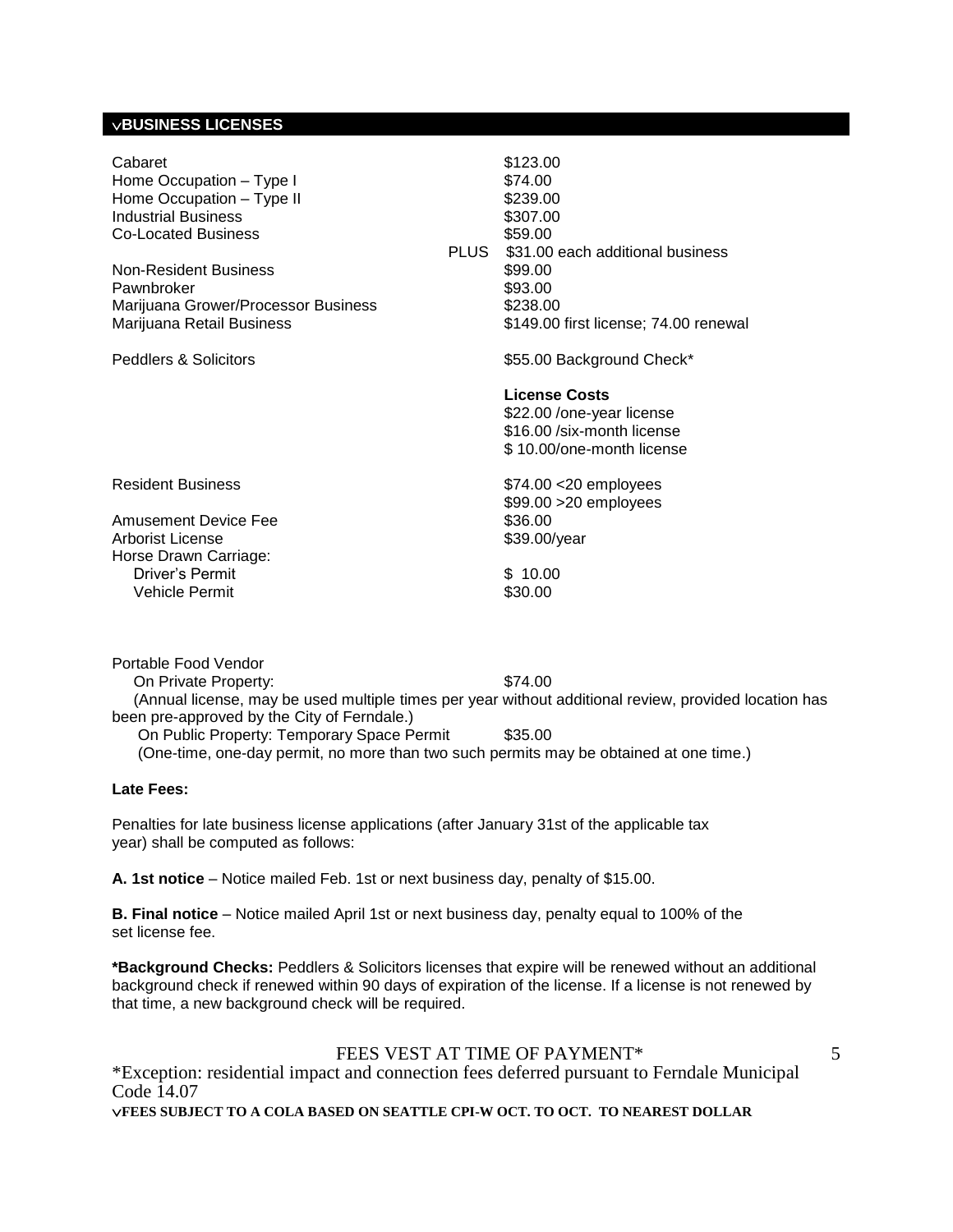**\***Public Market or Farmers Market vendors participating just once in the market shall not be required to obtain a vendor license or a normal business license (Per FMC 5.04.100 (F)).

| <b>VCOMPREHENSIVE PLAN AMENDMENTS</b><br><b>Amendment Fee</b>                                                                                                                                                                                                                             | \$2,371.00                                                                                                |  |
|-------------------------------------------------------------------------------------------------------------------------------------------------------------------------------------------------------------------------------------------------------------------------------------------|-----------------------------------------------------------------------------------------------------------|--|
| <b>VCONDITIONAL USE PERMITS</b>                                                                                                                                                                                                                                                           |                                                                                                           |  |
| <b>Administrative Review</b>                                                                                                                                                                                                                                                              | Actual Cost per staff hour for City labor<br>resources/and actual cost of consultants                     |  |
| Required Refundable Deposit (Plus Hearing Examiner Deposit)                                                                                                                                                                                                                               | \$2,110.00                                                                                                |  |
| These fees will be collected in the form of a refundable deposit based on the size and complexity of the<br>project as determined by the Public Works and Community Development Directors.                                                                                                |                                                                                                           |  |
| <b>CONNECTION FEES AND RELATED UTILITY CHARGES</b>                                                                                                                                                                                                                                        |                                                                                                           |  |
| <b>CONNECTION FEES - WATER (See Ordinance # 1604 for residential discounts)</b><br>vWater Connections - SFE in City<br>$\sqrt{$ County (1.5 x SFE)<br><b>Water Meter Installation Fee</b><br><b>Water Extension Administrative Fee</b><br>vBakerview Water Booster Pump Station Surcharge | \$6,240.00<br>\$9,359.00<br>Per staff hour (one hour minimum)<br>\$250.00<br>\$368.00 per SFE (Ord. 1459) |  |
| After Hours Service Calls (to restore service):<br>at 200% of typical hourly rate                                                                                                                                                                                                         | \$20.00, plus a minimum of two (2) hours labor.                                                           |  |
| Service Call - Meter Turn On/Off<br>(e.g. for vacant house inspection)                                                                                                                                                                                                                    | \$50.00 Total                                                                                             |  |
| Service Call - Other<br>Service Call - Other - After Hours<br>hourly rate (one hour minimum)                                                                                                                                                                                              | Per staff hour (one hour minimum)<br>200% of typical                                                      |  |
| <b>CONNECTION FEES - SEWER</b> (See Ordinance # 1604 for residential discounts)<br>vSewer Connections - SFE in City<br>$\sqrt{$ County (1.5 x SFE)<br>North Bellingham Interceptor<br>Sewer Extension - Administrative Fee<br>vSW Sewer Interceptor - per SFE                             | \$9,749.00<br>\$14,623.50<br>\$504.00<br>\$500.00<br>\$1,562.00 (Ord. 1438)                               |  |
| <b>Inspection Fees:</b><br>Sewer Connection Inspection Fee<br>Storm Connection Inspection Fee                                                                                                                                                                                             | Per staff hour (one hour minimum)<br>Per staff hour (one hour minimum)                                    |  |
| Water Meters - 3/4"                                                                                                                                                                                                                                                                       | Current Market Price (\$151.00)                                                                           |  |
| FEES VEST AT TIME OF PAYMENT*<br>6<br>*Exception: residential impact and connection fees deferred pursuant to Ferndale Municipal<br>Code 14.07                                                                                                                                            |                                                                                                           |  |

 $\overline{\phantom{a}}$ 

 $\overline{\phantom{a}}$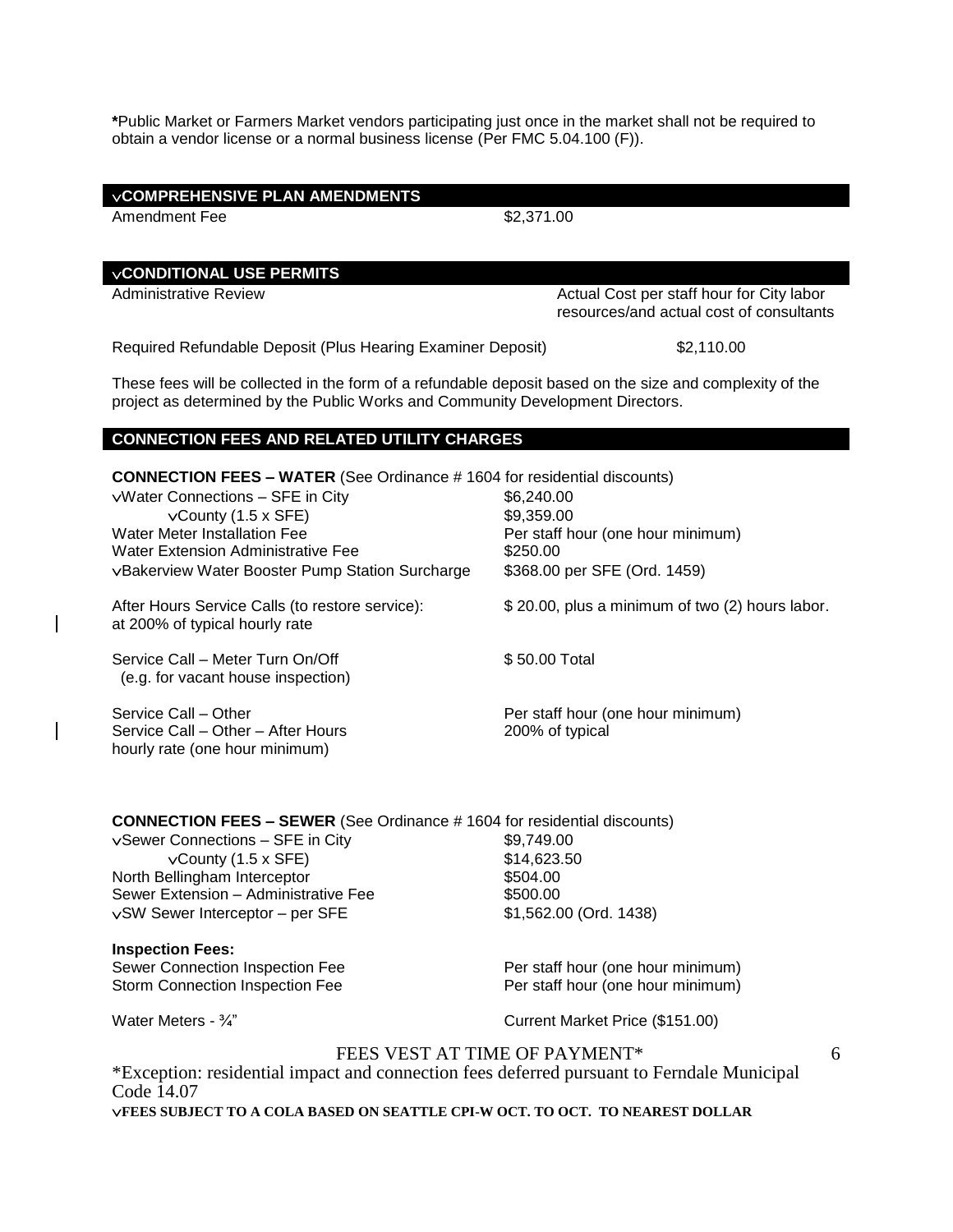Water Meters - all others Current Market Price

#### **BULK WATER RATE PER ORDINANCE #1549**

Set up fee  $$ 40.00$ Bulk Water usage **Current Third Tier Rate per 100 c.f.** Hydrant Meter Deposit \$950.00 (Deposit not refunded if not returned within 60 days of use)

#### **WATER BI-MONTHLY CHARGES PER ORDINANCE # 1921 SEWER BI-MONTHLY CHARGES PER ORDINANCE # 2002**

**SPECIAL ASSESSMENT AREA PER ORDINANCE #1947** for former active Central City Water Association (CCWA) Customers – Single meter:

Flat Fee: \$75.00 (subject to amendment after the loan debt service amortization schedule is established. Not subject to CPI adjustment)

Said fee shall commence with the water bills mailed approximately December 31, 2016 and shall remain in effect until the 24-year State of Washington loan is paid off.

# **SEWER FLAT RATE PER ORDINANCE # 1921**

**Utility Billing Adjustments:** All amounts in excess of average shall be charged at half the current rate for water per one hundred (100) cubic feet of water expended**.** (Ord. 1435) The overage charges cannot exceed \$250.00 for water and \$250 for sewer.

| Water Set-Up Fee                      | \$40.00 (Ord. 1458)                                            |
|---------------------------------------|----------------------------------------------------------------|
| Water Set Up - Duplicate Billing Fee: | \$15.00                                                        |
| <b>Billing Late Fee</b>               | 1.5% / \$ 25.00 minimum                                        |
| Service Call – Meter Turn On/Off      | \$50.00                                                        |
| Property Sale Final Meter Reading     |                                                                |
| & Account Closure Fee                 | \$40.00                                                        |
| Meter Testing:                        |                                                                |
| Registering Incorrectly               | No Charge                                                      |
| <b>Registering Correctly</b>          | \$300.00                                                       |
| Meters: Lost, Stolen, Damaged         | Current Market Price + Per staff hr labor + usage              |
| Meter Locks: Lost. Stolen. Damaged    | Current Market Price (minimum \$10.00) + \$40.00 reinstatement |

**SPECIAL ASSESSMENT AREA PER ORDINANCE #1947** for former active Central City Water Association (CCWA) Customers – Single meter:

FEES VEST AT TIME OF PAYMENT\*

7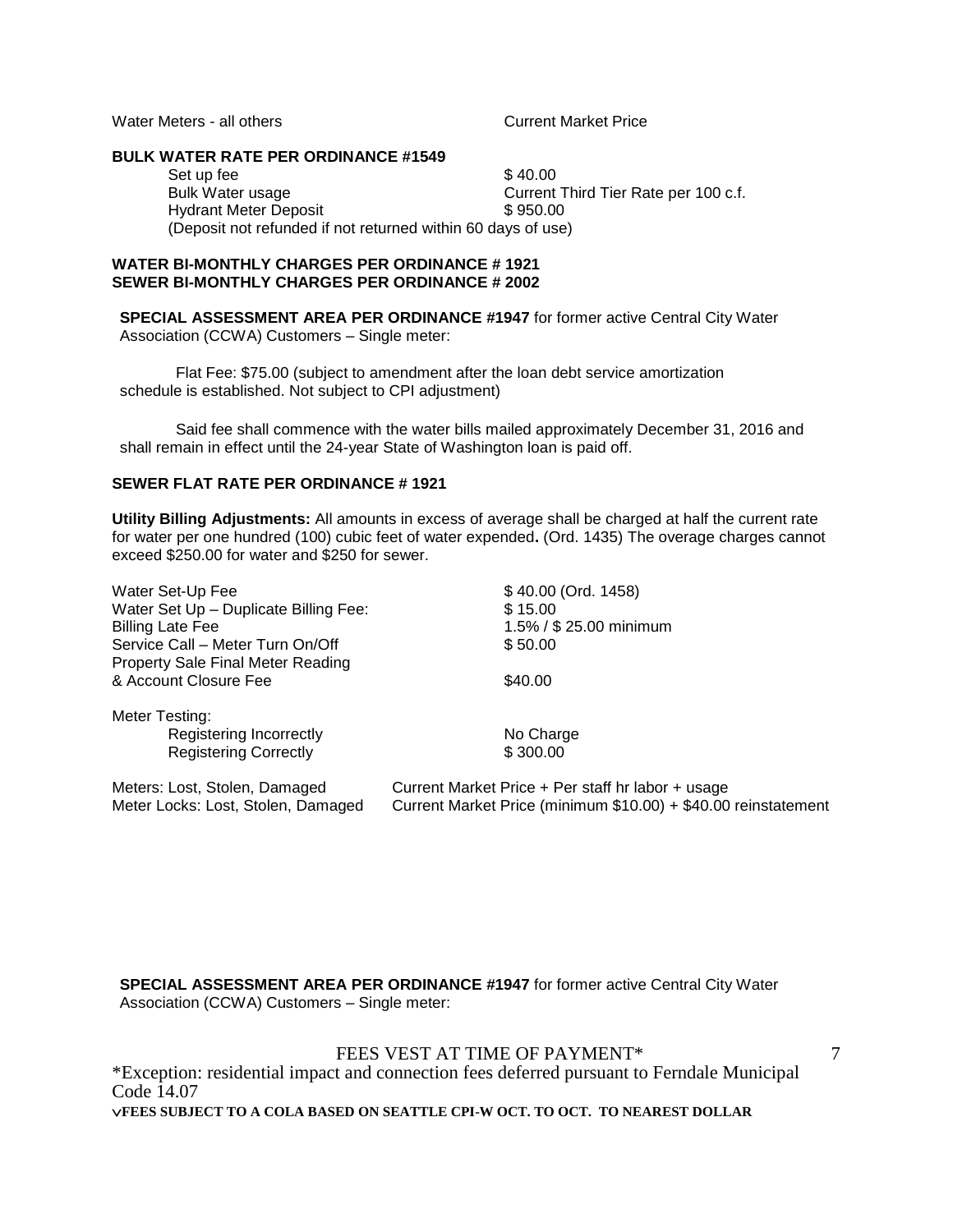Flat Fee: \$75.00 (subject to amendment after the loan debt service amortization schedule is established. Not subject to CPI adjustment)

Said fee shall commence with the water bills mailed approximately October 31, 2016 and shall remain in effect until the 24 year State of Washington loan is paid off.

# **COUNTER REVIEW FEE**

Counter Review Fee **Per staff hour one hour minimum** (First 30 Minutes is Free)

# CRITICAL AREA REVIEWS

Administrative Review Per staff hour one hour minimum

# **DEVELOPMENT ADMINISTRATION & INSPECTION FEE**

| Actual cost                                      | Per staff hour for City Engineering labor and<br>Per staff hour for other City Labor and<br>Per staff hour for City inspection with utility infrastructure camera<br>+ actual cost of consultants + 10% administrative fee on consultant<br>costs. |
|--------------------------------------------------|----------------------------------------------------------------------------------------------------------------------------------------------------------------------------------------------------------------------------------------------------|
| <b>Concurrency Evaluation</b><br>And Actual Cost | \$200.00 Deposit<br>Per staff hour for City labor resources/actual cost of consultants<br>(includes review for temporary and final certificates of concurrency)                                                                                    |
| <b>Required Refundable Deposit</b>               | \$3,000.00                                                                                                                                                                                                                                         |

# **ENCROACHMENT PERMIT FEES** Franchise Companies (e.g. Cable TV, Telephone & Subcontractors) \$100.00 All Others \$200.00

| <b>VENVIRONMENTAL FEES</b>                  |            |                                                           |
|---------------------------------------------|------------|-----------------------------------------------------------|
| <b>SEPA Checklist</b>                       | \$817.00   |                                                           |
| SEPA Appeal (plus Hearing Examiner Deposit) | \$1.173.00 | Required refundable deposit<br>Actual Cost per staff hour |

# **FATS, OILS, AND GREASE (FOG) PROGRAM**

FEES VEST AT TIME OF PAYMENT\* \*Exception: residential impact and connection fees deferred pursuant to Ferndale Municipal Code  $14.07$ 8 Re-Inspection Fee  $$50.00$ Reimbursement costs **Calculated based on equipment used plus actual staff** 

**FEES SUBJECT TO A COLA BASED ON SEATTLE CPI-W OCT. TO OCT. TO NEAREST DOLLAR**

for City labor resources/actual

cost of consultants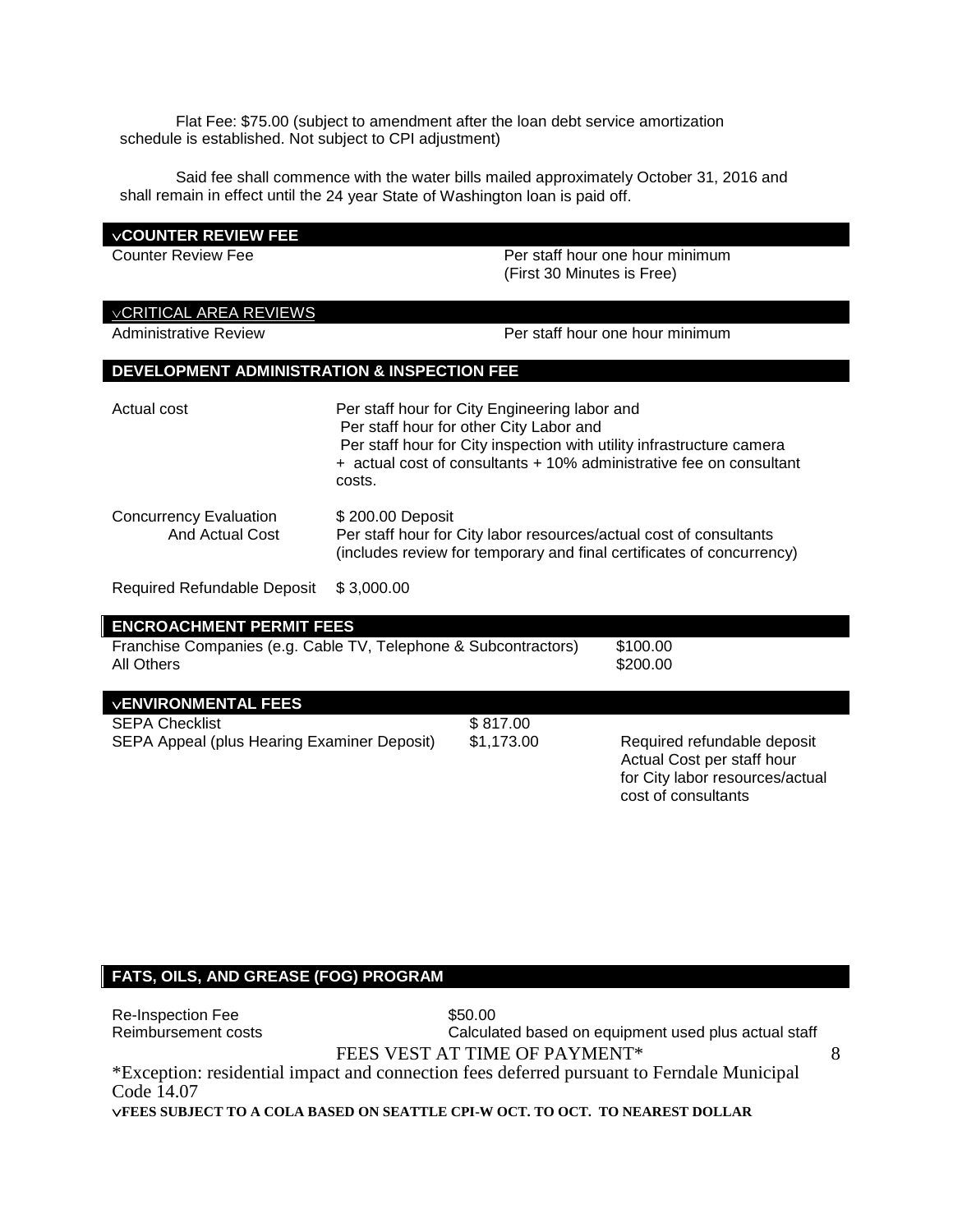time costs on a case-by-case basis

FOG Program enforcement penalties shall be assessed pursuant to the following tiered structure (pursuant to Chapter 13.33 FMC):

| <b>Levels</b> | <b>Enforcement Actions</b>                                                       |
|---------------|----------------------------------------------------------------------------------|
| Tier I        | Notice of Deficiency / Notice to Correct - No Civil Penalty Assessed             |
| Tier II*      | Notice of Violation – Civil Penalty of \$50 in addition to Re-Inspection Fee     |
| Tier III*     | Notice of Violation – Civil Penalty of \$100 in addition to Re-Inspection Fee    |
| Tier IV*      | Notice of Violation – Civil Penalty of \$250 in addition to Re-Inspection Fee    |
| Tier V*       | Notice of Violation – Civil Penalty of \$500 in addition to Re-Inspection Fee    |
| Tier VI*      | Notice of Violation – Civil Penalty of \$1000 in addition to Reimbursement Costs |

**\*Please note:** Re-inspection Fees and Reimbursement Costs are considered in addition to these penalties. Reimbursement Costs are developed on a case-by-case basis.

#### **FRANCHISE REVIEW FEE**

New Franchise Agreement \$5,000.00<br>Franchise Renewal or Amendment \$2,500.00 Franchise Renewal or Amendment

#### **VHAUL ROUTE PLANS**

Haul Route Plan Review **Per staff hour** 

# **VHEARING EXAMINER SERVICES**

Hearings \$921.00

One hour minimum

Required Refundable Deposit (Charged actual cost)

# **LAND DISTURBANCE (GRADING) PLAN REVIEW FEES LAND DISTURBANCE PERMITS**

Vegetation Clearing Permit **\$92.00** Special state  $\sim$  \$92.00

9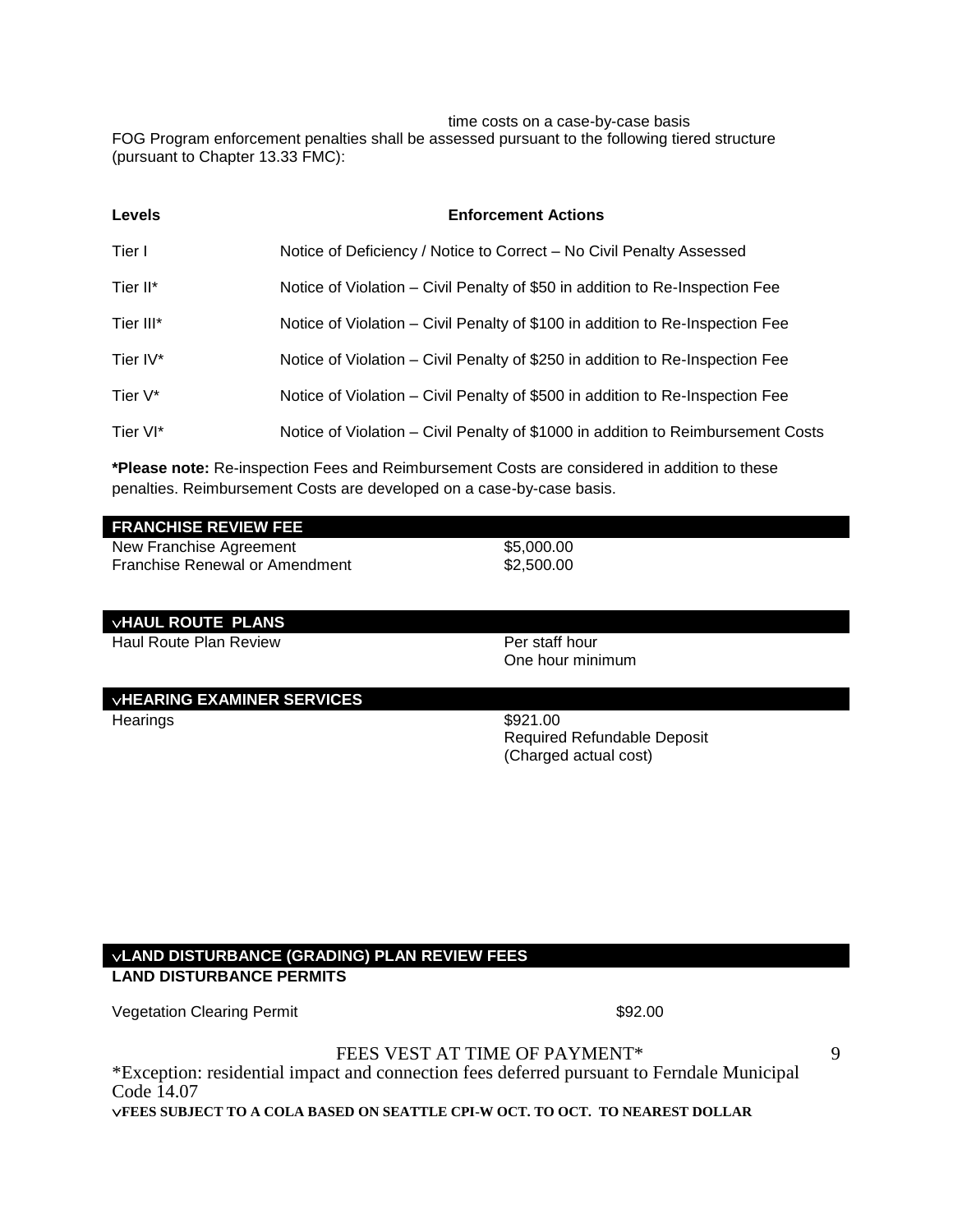| Quantity<br>50 cubic yards (38.2 m3) or less.                                                                                                                                                 | Fee<br>no fee                          |
|-----------------------------------------------------------------------------------------------------------------------------------------------------------------------------------------------|----------------------------------------|
| 51 to 100 cubic yards (40 m3 to 76.5 m3).                                                                                                                                                     | \$28.00                                |
| 101 to 1,000 cubic yards (77.2 m3 to 764.6 m3).                                                                                                                                               | \$44.00                                |
| 1,001 to 10,000 cubic yards (765.3 m3 to 7,645.5 m3).                                                                                                                                         | \$58.00                                |
| 10,001 to 100,000 cubic yards (7,646.3 m3 to 76,455 m3).<br>yds., plus \$25.00 for each additional 10,000 cu. yds. or fraction thereof.                                                       | \$58.00 for the first 10,000 cu.       |
| 100,001 to 200,000 cubic yards (76,456 m3 to 152,911 m3).<br>yds., plus \$14.00 for each additional 10,000 cu. yds. or fraction thereof.                                                      | \$331.00 for the first 100,000 cu.     |
| 200,001 cubic yards (152,912 m3) or more.<br>yds., plus \$7.25 for each additional 10,000 cu. yds. or fraction thereof.                                                                       | \$493.00 for the first 200,000 cu.     |
| <b>Land Disturbance (grading) Permit Fees</b>                                                                                                                                                 |                                        |
| Quantity<br>50 cubic yards (38.2 m3) or less.                                                                                                                                                 | Fee<br>\$28.00                         |
| 51 to 100 cubic yards (40 m3 to 76.5 m3).                                                                                                                                                     | \$44.00                                |
| 101 to 1,000 cubic yards (77.2 m3 to 764.6 m3).<br>plus \$18.00 for each additional 100 cu. yds. or fraction thereof.                                                                         | \$44.00 for the first 100 cu. yds.,    |
| 1,001 to 10,000 cubic yards (765.3 m3 to 7,645.5 m3).<br>yds., plus \$15.00 for each additional 1,000 cu. yds. or fraction thereof.                                                           | \$241.00 for the first 1,000 cu.       |
| 10,001 to 100,000 cubic yards (7,646.3 m3 to 76,455 m3).<br>yds., plus \$68.00 for each additional 10,000 cu. yds. or fraction thereof.                                                       | \$400.00 for the first 10,000 cu.      |
| 100,001 cubic yards (76,456 m3) or more.<br>cu. yds., plus \$38.00 for each additional 10,000 cu. yds. or fraction thereof.                                                                   | \$1,128.00 for the first 100,000       |
| <b>Other Inspections and Fees</b><br>Inspections outside of normal business hours (1 hour minimum)                                                                                            | \$200% of typical hourly rate          |
| Re-inspection fees<br>Inspections for which no fee is specifically indicated (1/2 hour minimum). \$100.00 per hour<br>Additional plan review required by changes/additions/revisions to plans | \$100.00 per hour<br>\$100.00 per hour |

| <b>LATECOMERS AGREEMENTS</b> |                                    |
|------------------------------|------------------------------------|
| Application Fee              | \$1.000.00                         |
| Administrative Fee           | 3% of all reimbursements collected |
|                              |                                    |

# **LOT LINE ADJUSTMENT**

 $\overline{\phantom{a}}$ 

FEES VEST AT TIME OF PAYMENT\*

10

\*Exception: residential impact and connection fees deferred pursuant to Ferndale Municipal Code 14.07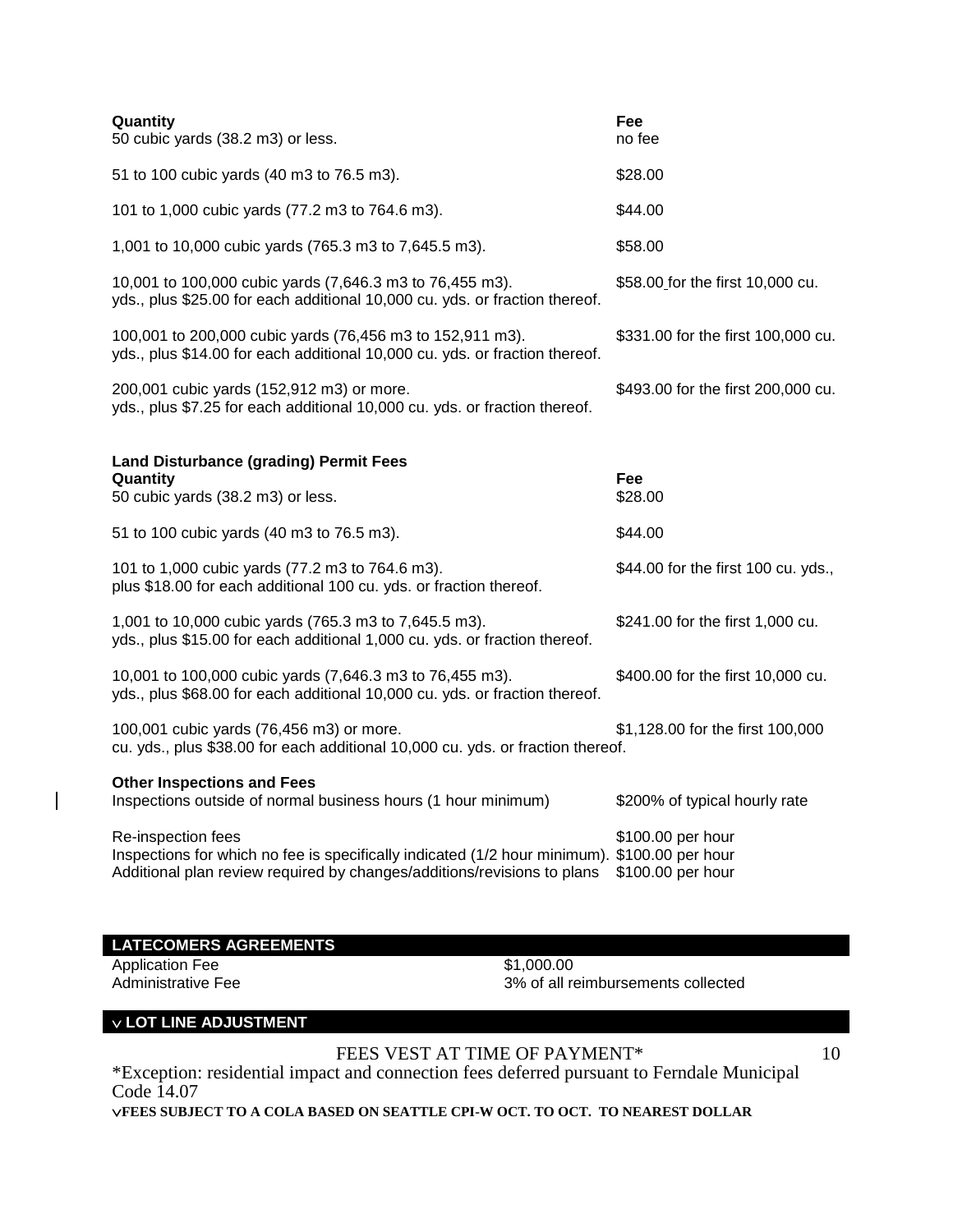| <b>Adjustment Application Fee</b> |  |
|-----------------------------------|--|
|-----------------------------------|--|

#### \$368.00

# **MAPS & GIS PRODUCTS**

| Letter Size  | $(8.5" \times 11')$ | \$3.00  |
|--------------|---------------------|---------|
| Small Map    | $(24" \times 36")$  | \$8.00  |
| Large Map    | $(36" \times 48")$  | \$12.00 |
| Digital Data |                     | \$66.00 |

#### **MECHANICAL PERMIT FEES**

# **PERMIT ISSUANCE AND HEATERS**

For issuing each permit  $$40.00$ For issuing each supplemental permit for which the original permit has not expired, been canceled or  $\text{finaled.}$   $\text{\$8.00}$ 

Unit Fee Schedule (in addition to permit issuance fee above)

# **FURNACES**

For the installation/relocation of each forced-air/gravity-type furnace or burner, including ducts & vents attached to such appliance, up to and including 100,000 Btu/h(29.3 kW). \$23.00

For the installation/relocation of each forced-air or gravity-type furnace or burner, including ducts and vents attached to such appliance, over 100,000 Btu/h(29.3 kW). \$29.00

For the installation or relocation of each floor furnace, including vent. \$23.00 For the installation or relocation of each suspended heater, recessed wall heater or floor-mounted unit heater. \$22.00

For each gas-piping system of one to five outlets.  $$5.00$  (moved from plumbing section) For each additional gas piping system outlet, per outlet. \$1.00 (moved from plumbing section)

#### **APPLIANCE VENTS**

For the installation, relocation or replacement of each appliance vent installed and not included in an appliance permit. \$8.00

# **REPAIRS OR ADDITIONS**

For the repair of, alteration of, or addition to each heating appliance, refrigeration unit, cooling unit, absorption unit, or each heating, cooling, absorption or evaporative cooling system, including installation of controls regulated by the Mechanical Code. \$ 14.00

# **BOILERS, COMPRESSORS AND ABSORPTION SYSTEMS**

For the installation or relocation of each boiler or compressor to and including 3 horsepower (10.6 kW), or each absorption system to and including 100,000 Btu/h (29.3 kW). \$53.00 (\$107/hr ½ hour min)

For the installation or relocation of each boiler or compressor over 3 horsepower (10.6 kW), to and including 15 horsepower (52.7 kW), or each absorption system over 100,000 Btu/h (29.3 kW) to and

# FEES VEST AT TIME OF PAYMENT\*

11

\*Exception: residential impact and connection fees deferred pursuant to Ferndale Municipal Code 14.07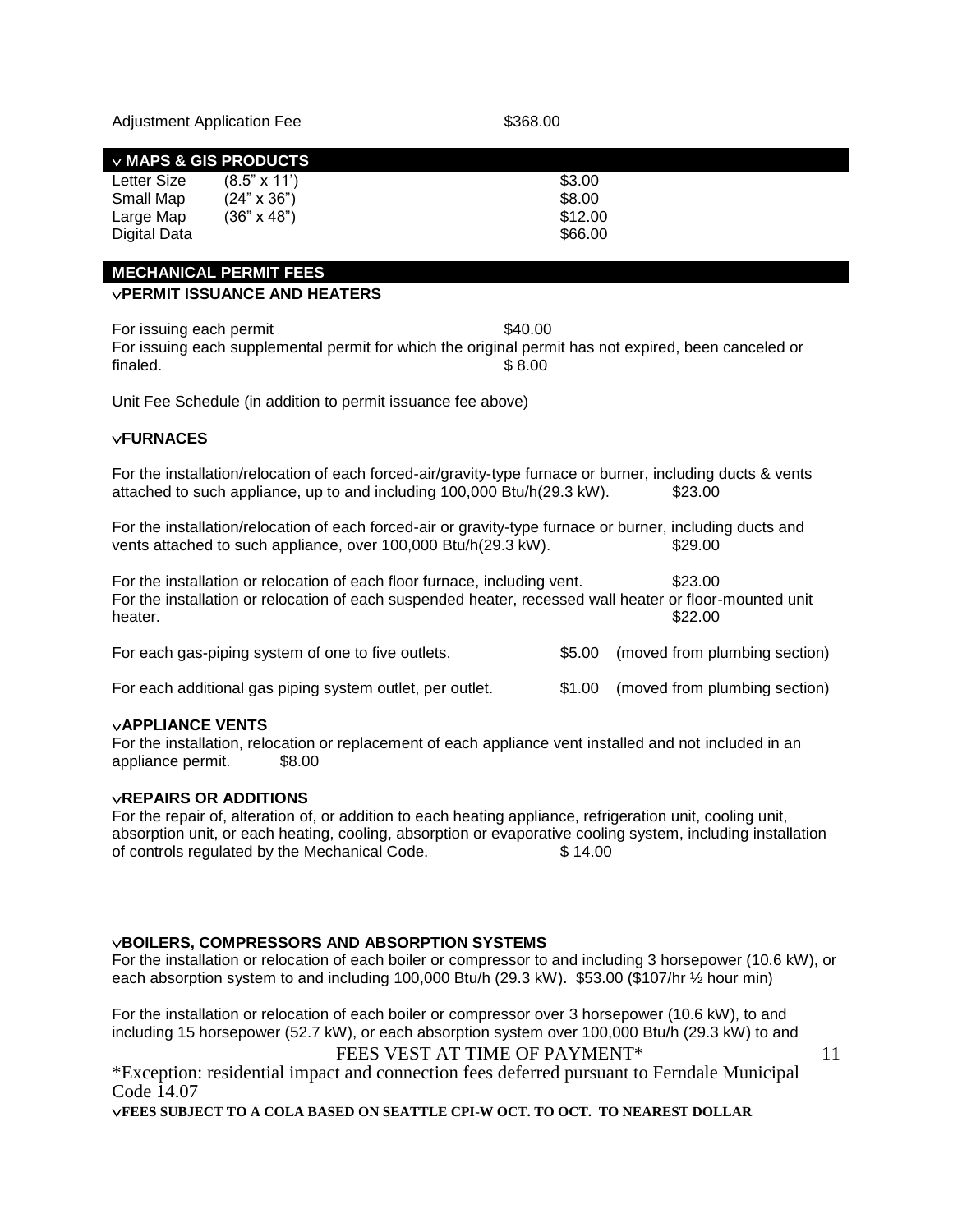including 500,000 Btu/h (146.6 kW \$53.00 (\$107.00 /hr ½ hour min)

For the installation or relocation of each boiler or compressor over 15 horsepower (52.7 kW), to and including 30 horsepower (105.5 kW), or each absorption system over 500,000 Btu/h (146.6 kW) to and including 1,000,000 Btu/h (293.1 kW). \$53.00 (\$107.00/hr ½ hour min)

For the installation or relocation of each boiler or compressor over 30 horsepower (105.5 kW), to and including 50 horsepower (176 kW), or each absorption system over 1,000,000 Btu/h (293.1 kW) to and including 1,750,000 Btu/h (512.9 kW). \$107.00 (\$107.00 /hr 1 hour minimum)

For the installation or relocation of each boiler or compressor over 50 horsepower (176 kW), or each absorption system over 1,750,000 Btu/h (512.9 kW). \$107.00 (\$107.00/hr 1 hour minimum)

#### **AIR HANDLERS**

For each air-handling unit to and including 10,000 cubic feet per minute (cfm) (4719 L/s), including ducts attached thereto. \*  $$75.00$ 

*\* This fee does not apply to an air-handling unit which is a portion of a factory-assembled appliance, cooling unit, evaporative cooler or absorption unit for which a permit is required elsewhere in the Mechanical Code.*

For each air-handling unit over 10,000 cfm (4719 L/s). \$148.00

#### **EVAPORATIVE COOLERS**

For each evaporative cooler other than portable type. \$11.00

#### **VENTILATION AND EXHAUST**

For each ventilation fan connected to a single duct. \$8.00

For each ventilation system which is not a portion of any heating or air-conditioning system authorized by a permit. \$11.00

For the installation of each hood which is served by mechanical exhaust, including the ducts for such hood. \$11.00

#### **INCINERATORS**

| For the installation or relocation of each domestic-type incinerator.                         | \$22.00 |
|-----------------------------------------------------------------------------------------------|---------|
| For the installation or relocation of each commercial or industrial-type incinerator. \$91.00 |         |
| For the installation or relocation of each woodstove.                                         | \$59.00 |

#### **MISCELLANEOUS**

For each appliance or piece of equipment regulated by the Mechanical Code but not classed in other appliance categories, or for which no other fee is listed in the table. \$11.00 **MISCELLANEOUS NOT SUBJECT TO A COLA ADJUSTMENT** For each storage tank abandonment permit (inspection fee only). Per staff hour Other Inspections and Fees

Inspections outside of normal business hours (1 hour minimum). 200% of typical hourly rate

# FEES VEST AT TIME OF PAYMENT\*

\*Exception: residential impact and connection fees deferred pursuant to Ferndale Municipal Code 14.07 **FEES SUBJECT TO A COLA BASED ON SEATTLE CPI-W OCT. TO OCT. TO NEAREST DOLLAR**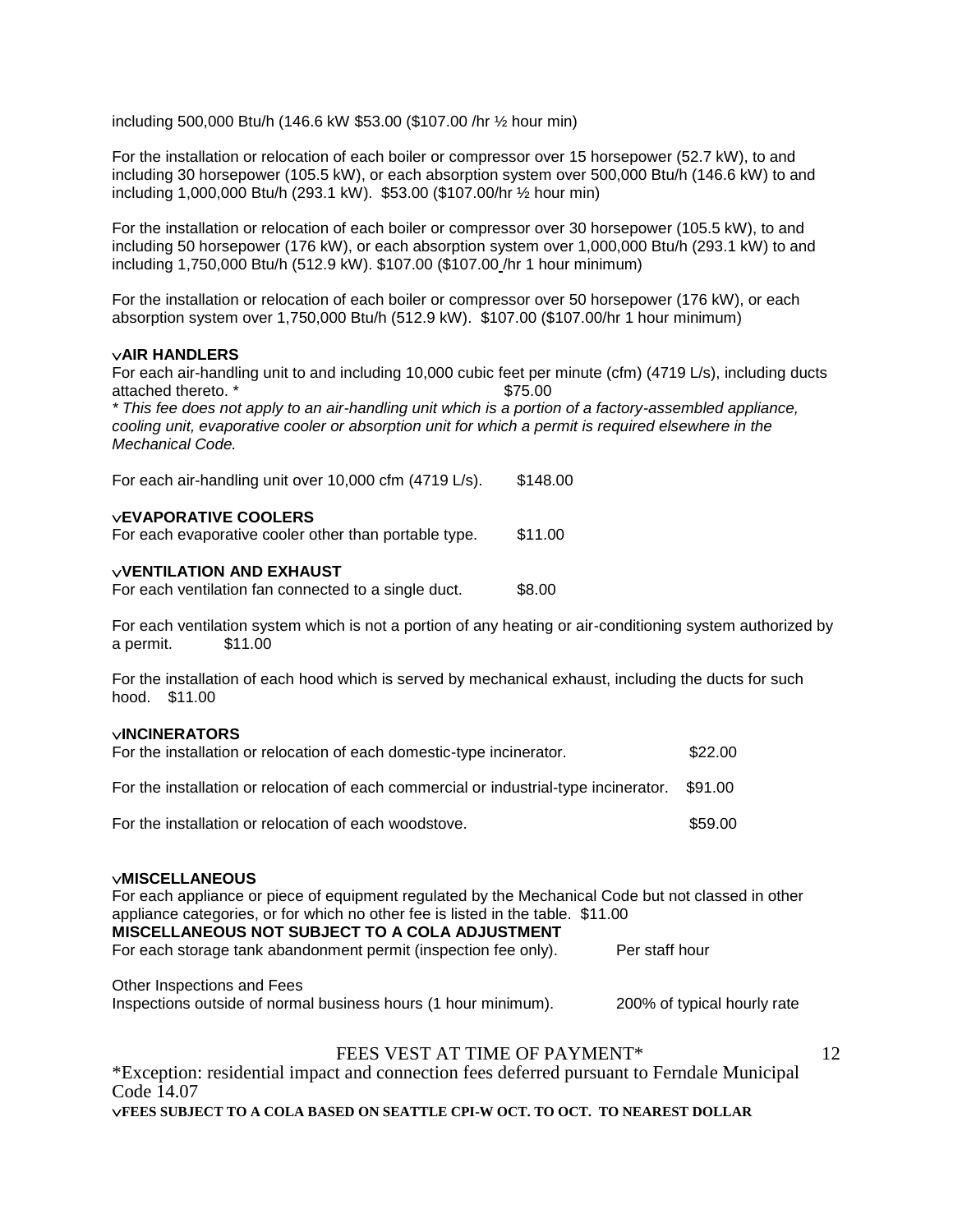Re-inspection fees **Per staff hour** 

Inspections for which no fee is specifically indicated. Per staff hour

Additional plan review required by changes, additions or revisions to approved plans (minimum charge one hour**).** Per staff hour

#### **NSF / Return Item Fee**

NSF Check Fee \$30.00 Following water shut off notice \$50.00

# **PARK AND TRAIL IMPACT ASSESSMENT FEE**

Single Family/ Duplex/ Manufactured Home/ Lot \$1,936.35 per dwelling unit Multifamily \$1,570.13 per dwelling unit

# **PARK FEES**

# **Phillip 66 Sports Complex Fees:**

Non-refundable \$25.00 per field/per day for the Phillip 66 Sports Complex fields for games and tournaments. There will be a minimum charge of \$100.00 for tournaments.

# **Soccer Field Rental Fees:**

Non-refundable \$45.00 per field/per day for the Soccer Fields for games and tournaments. There will be a minimum charge of \$100.00 for tournaments.

#### **Practice will be held on a first come, first serve basis on fields P1-P5**

For tournaments that require a mid-day field prep, there is an additional charge of \$50.00 per field prep required.

# **Rental of Pioneer Park Fields (not including Phillip 66 Sportplex) for non-sports related events:**

\$200 as an exclusive rental. Requires a special events permit.

# **Pioneer Park Facilities** (Exclusive Use Rentals)**:**

| Stage $-$ 1/2 day                            | \$35.00  |
|----------------------------------------------|----------|
| Stage – full day                             | \$50.00  |
| North Picnic Shelter $-$ 1/ <sub>2</sub> day | \$50.00  |
| Barr Barn                                    | \$200.00 |
|                                              |          |

Rental of Barn Requires (Regardless of Event Size):

- Special Event Permit (Free)
- Special Event Police Presence (See Police Department Fees)
- Proof of Liability Insurance Policy (Per FMC 12.28.080's Requirements)

#### **Park Use Fees:**

Pioneer, Vanderyacht & Centennial Riverwalk Parks Per day – large events (51+ People, Per FMC 12.28.030). Rental of these facilities will require a special events permit: \$ 200.00

The City may also charge an additional key rental fee of \$15.00 if after-hours access is required and a key checkout is deemed necessary.

# FEES VEST AT TIME OF PAYMENT\*

13

\*Exception: residential impact and connection fees deferred pursuant to Ferndale Municipal Code 14.07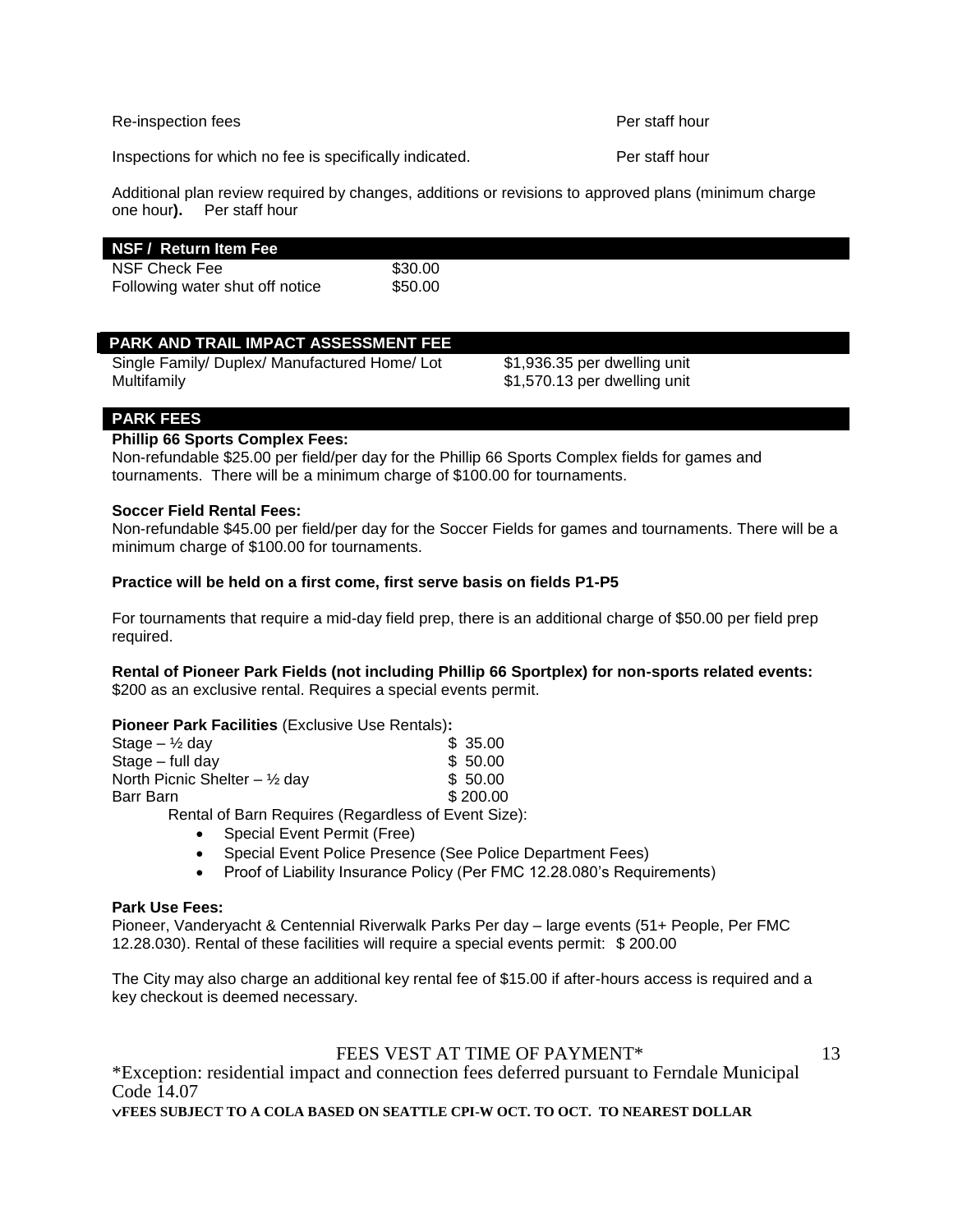| <b>Park Tour Fees:</b>            |      |         |
|-----------------------------------|------|---------|
| Adult                             |      | \$5.00  |
| Students $(6 - 12 \text{ years})$ |      | \$ 3.00 |
| Children under 6 years            | FREE |         |

#### **PENALTY**

Except in cases where a different punishment is prescribed by ordinance, any person convicted of a misdemeanor under the ordinances of the City of Ferndale shall be punished by a fine not to exceed \$1,000.00. Each person is guilty of a separate offense for each and every day during any portion of which any violation of the ordinances is committed, continued or permitted.

# **DEVELOPMENT REVIEW FEES**

Internal Review Per staff hour Re-Review (Internal City Resources) Per staff hour (minimum one hour) External Review **Actual cost Actual cost** Required Refundable Deposit \$1,500.00 Unserviced Single Family Lot Review \$1,500.00

These fees will be collected in the form of a refundable deposit based on the size and complexity of the project as determined by the Public Works and Community Development Directors.

# **PIONEER PAVILION COMMUNITY CENTER RENTAL FEES**

#### **Community Event:**

| Monday – Thursday                     | 4 hours or less | \$150.00 |
|---------------------------------------|-----------------|----------|
| Monday - Thursday                     | All-Day Event   | \$500.00 |
| Friday, Saturday, Sunday              | 4 hours or less | \$250.00 |
| Friday, Saturday, Sunday              | All-Day Event   | \$600.00 |
| <b>Private Event:</b>                 |                 |          |
| Monday - Thursday                     | 4 hours or less | \$300.00 |
| Monday - Thursday                     | All-Day Event   | \$800.00 |
| Friday, Saturday, Sunday              | 4 hours or less | \$400.00 |
| Friday, Saturday, Sunday              | All-Day Event   | \$900.00 |
| <b>Non-Profit Organization Event:</b> |                 |          |
| Monday - Thursday                     | 4 hours or less | \$75.00  |
| Monday - Thursday                     | All-Day Event   | \$250.00 |
| Friday, Saturday, Sunday              | 4 hours or less | \$125.00 |
| Friday, Saturday, Sunday              | All-Dav Event   | \$300.00 |

Rental of Pioneer Pavilion Community Center Requires:

- Special Event Permit (Free)
- Proof of Liability Insurance Policy (Per FMC 12.28.080's Requirements)
- WSLCB Banquet License and Special Event Police Presence if Alcohol is Served

Rental Rates Include Tables & Chairs

FEES VEST AT TIME OF PAYMENT\*

14

\*Exception: residential impact and connection fees deferred pursuant to Ferndale Municipal Code 14.07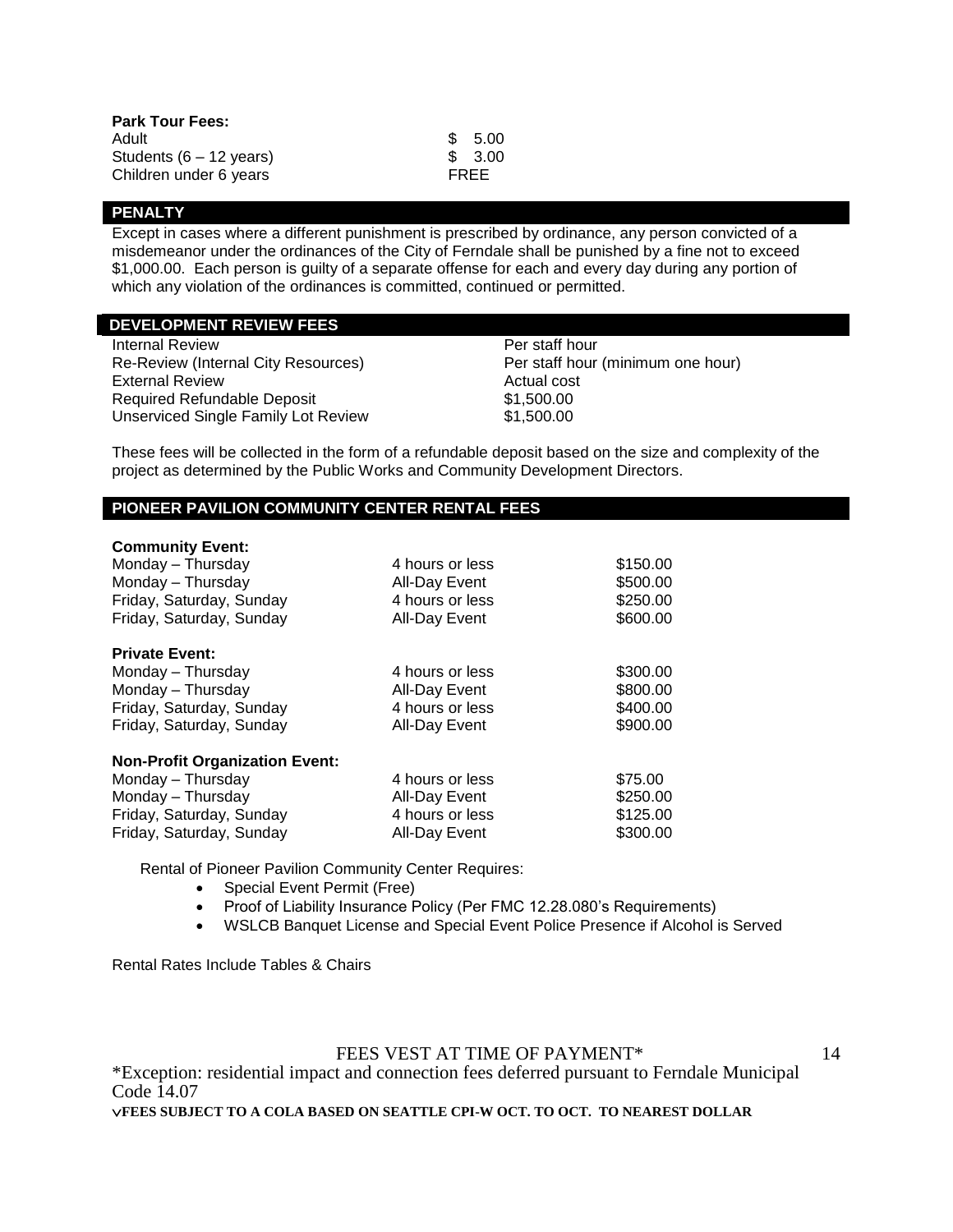For additional items and prices such as podiums, microphones, P.A. systems, stage screen, see City Clerk's Office.

| Pavilion Small Meeting Room: | \$25.00                                     |
|------------------------------|---------------------------------------------|
| Pavilion Rental Deposit Fee: | \$400.00 refundable damage/cleaning deposit |
| Pavilion Setup/Storage Fee:  | \$50.00                                     |

Deposit may be returned 30 days after event if all conditions are satisfied. Any cleaning or repairs required after event will be billed at an hourly rate and deducted.

Request Pavilion use for setup or storage the day prior to your event allowed. Request must be made within 72 hours of event and facility must not be rented to another customer on that date. A payment of \$50 is required for this action.

Pavilion Cancellation Fee: Cancellations within 60 days of the event will result in forfeiture of 50% of the rental fee. Cancellations within 30 days of the event will result in forfeiture of the full rental fee.

#### **PLUMBING PERMIT FEES**

1. For issuing each permit \$40.00 2. For issuing each supplemental permit \$10.00

**Unit Fee Schedule** (in addition to items 1 and 2 above)

1. For each plumbing fixture on one trap or a set of fixtures on one trap (including water, drainage piping and backflow protection therefore). \$7.00

2. For each building sewer and each trailer park sewer. \$16.00

3. Rainwater systems – per drain (inside building). \$7.00

4. For each water heater and/or vent. \$7.00

5. For each industrial waste pretreatment interceptor including its trap and vent, except kitchen-type grease interceptors functioning as fixture traps. \$7.00

6. For each installation, alteration/repair of water piping and/or water treating equip, each. \$7.00

7. For each repair or alteration of drainage or vent piping, each fixture. \$7.00

8. For each lawn sprinkler system on any one meter including backflow protection devices therefore. \$7.00

9. For atmospheric-type vacuum breakers not included in item 12:

| 1 to 5       | \$5.00 |
|--------------|--------|
| Over 5, each | \$1.00 |

#### FEES VEST AT TIME OF PAYMENT\*

15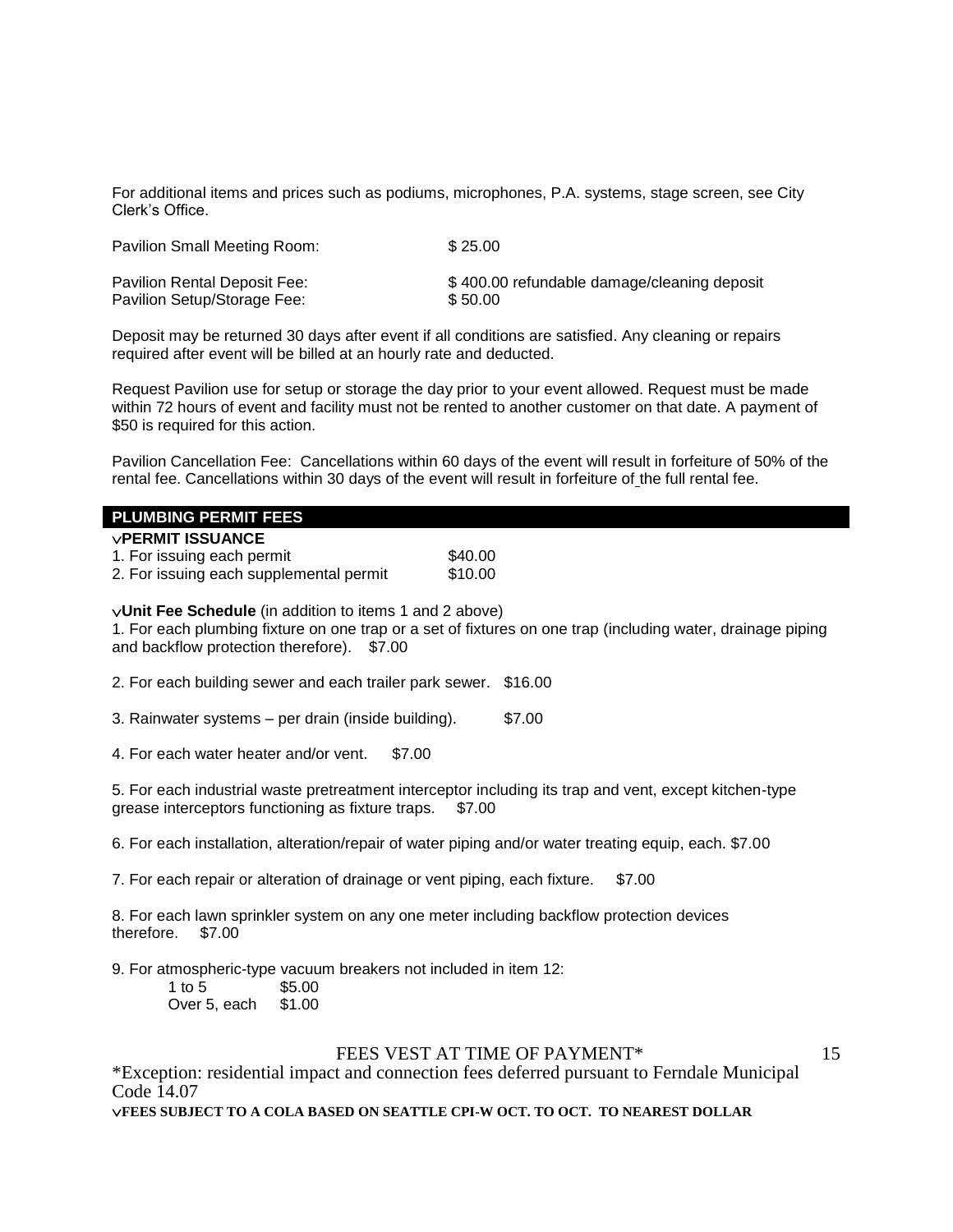| 10. For each backflow protective device other than atmospheric type vacuum breakers:<br>2 inch (51mm) diameter or smaller<br>Over 2 inch (51mm) diameter     | \$7.00<br>\$16.00 |                |
|--------------------------------------------------------------------------------------------------------------------------------------------------------------|-------------------|----------------|
| 11. For each graywater system. \$46.00                                                                                                                       |                   |                |
| 12. For initial installation and testing for a reclaimed water system.                                                                                       |                   | \$35.00        |
| 13. For each annual cross-connection testing of a reclaimed water system (excluding initial test). \$35.00                                                   |                   |                |
| 14. For each medical gas piping system serving one to five inlet(s)/outlet(s) for a specific gas.                                                            |                   | \$57.00        |
| 15. For each additional medical gas inlet(s)/outlet(s).                                                                                                      | \$5.00            |                |
| 16. Other items not listed above<br>\$7.00                                                                                                                   |                   |                |
| Other Inspections and Fees not subject to a COLA adjustment<br>Inspections outside of normal business hours (1 hour minimum).<br>200% of typical hourly rate |                   |                |
| Re-inspection fees                                                                                                                                           |                   | Per staff hour |
| Inspections for which no fee is specifically indicated.                                                                                                      |                   | Per staff hour |

Additional plan review required by changes, additions or revisions to approved plans (minimum charge 1 hour). Per staff hour

# **POLICE DEPARTMENT FEES**

# **Weapons Permits:**

# **Miscellaneous:**

False Alarm Fee \$58.00 False Alarm Fee – Pioneer Park<br>Fingerprinting

Determined by DOL Renewal Fee Determined by DOL Late Renewal **Determined by DOL** 

> \$12 per card/City residents \$12 per card/Ferndale School District \$16.00 per card/non-residents

Police Reports  $$ 0.15$  per page Accident Reports (free to drivers) \$10.00 ea. Clearance Letters \$20.00 ea.

Police Officers at special events \$64.00 per hour (minimum of two officers) \$73.00 per hour – Supervisors

# FEES VEST AT TIME OF PAYMENT\*

\*Exception: residential impact and connection fees deferred pursuant to Ferndale Municipal Code  $14.07$ **FEES SUBJECT TO A COLA BASED ON SEATTLE CPI-W OCT. TO OCT. TO NEAREST DOLLAR**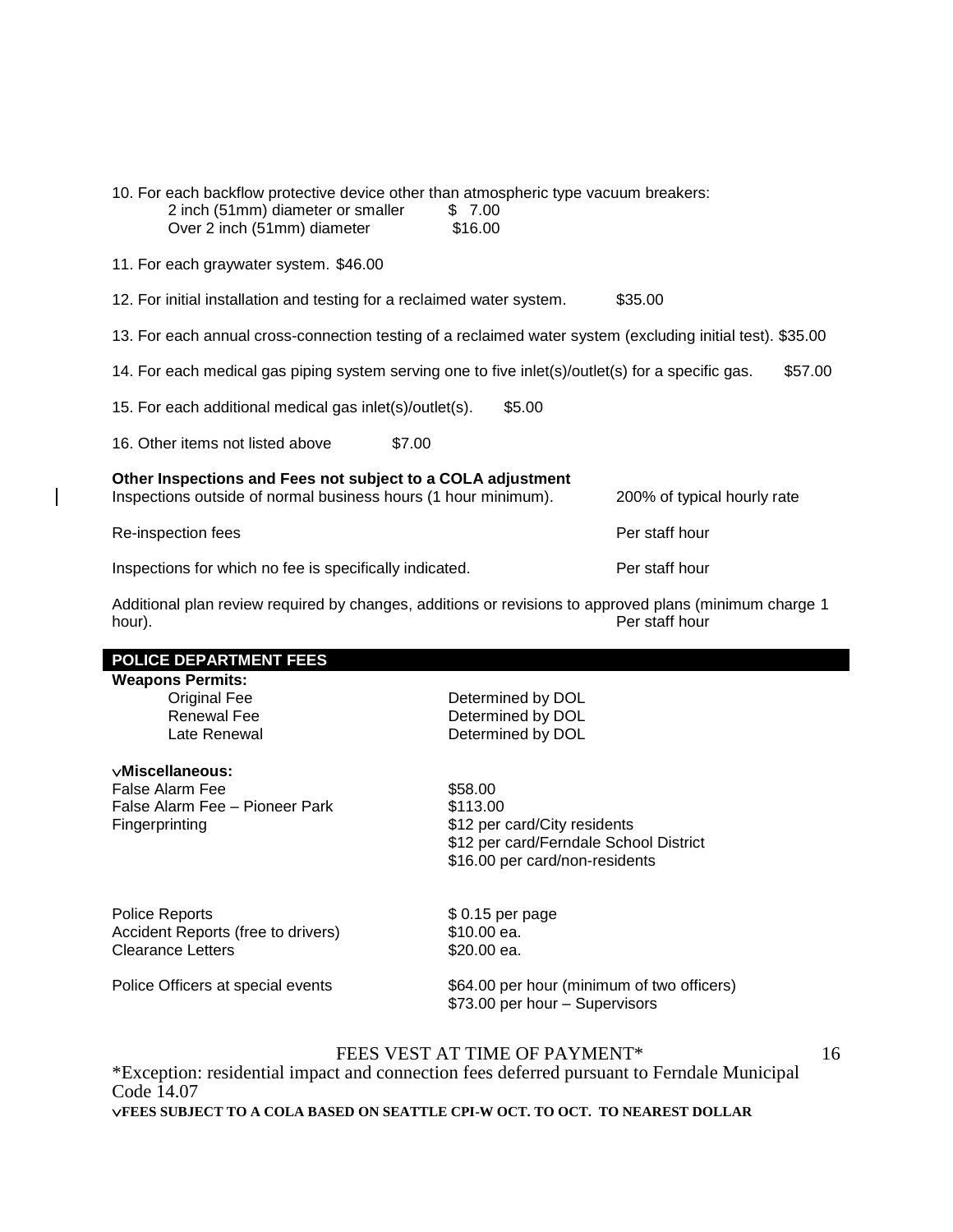• Fees will increase annually by the COLA provided in the Collective Bargaining Agreement Billing Hours for officers at special events

| <b>Duration Needed</b> | <b>Hours Billed</b> |
|------------------------|---------------------|
| 0-2 hours              | 2 hours             |
| 2-4 hours              | 4 hours             |
| Greater than 4 hours   | Actual time worked  |
|                        |                     |

#### **PHOTOCOPIES/ELECTRONIC COPIES**

| Photocopy Fees - Black & White (8.5 x 11) | \$0.15 per page                                                     |
|-------------------------------------------|---------------------------------------------------------------------|
| Photocopy Fees - Color (8.5 x 11)         | \$1.00 per page                                                     |
| Photocopy Fees - Black & White (11 x 17)  | \$0.30 per page                                                     |
| Photocopy Fees - Color (11 x 17)          | $$2.00$ per page                                                    |
| Large Format Copies                       | \$6.00 per sheet                                                    |
| <b>Audio Tape Copies</b>                  | \$17.00/each                                                        |
| Audio CDs                                 | \$5.00                                                              |
| Audio CDs - Furnished by Requestor        | \$3.00                                                              |
| <b>Certified Copies</b>                   | \$1.00 per Page                                                     |
| Records scanned into electronic format    | \$0.10 per page, including scanning for electronic permit<br>review |
| Attachments uploaded to an email          | \$0.05 for every four electronic files or attachments               |
| Transmitting records electronically (FTP) | \$0.10 per gigabyte                                                 |
|                                           |                                                                     |

Alternative Flat Fee (if the City reasonably estimates and documents that the costs are clearly equal to or more than two dollars.) \$2.00

Customized Service Charge (if the City reasonably determines that information technology expertise is required) As determined by City's selected service provider

# **PUBLIC NOTIFICATIONS**

Pending Land Use Action Sign (Deposit)\$33.00 per sign, as per FMC **§** 14.15.070 (B)1  $$ 0.75$  per envelope mailed

#### **PUD (WITHOUT SUBDIVISION) FEES**

Actual Cost per staff hour-for City labor resources/actual cost of consultants

Required Refundable Deposit \$3,000.00 (Deposit)

FEES VEST AT TIME OF PAYMENT\*

17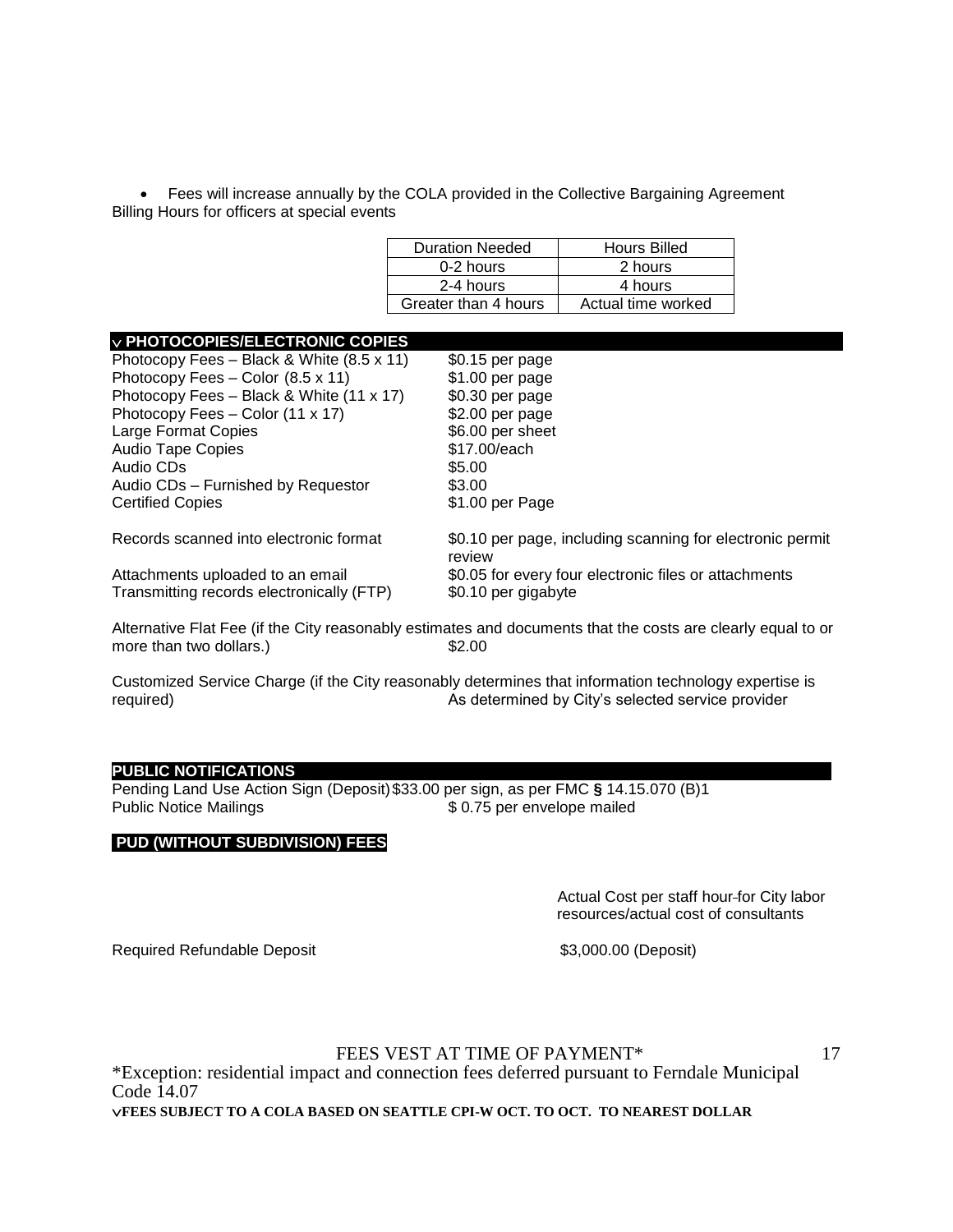#### **REFUNDS OF LAND USE FEES**

The Filing Fees as set forth in the Fee Schedule for the City are established to defray the cost of posting and processing and the proceedings in connection with a land use application. The Community Development Director may authorize the refunding of not more than 80% of the total application fees paid provided the applicant presents a written request to withdraw or cancel prior to routing of the application for staff review.

# **RENTAL SCHEDULE**

| Bleachers - Three Row                              | \$500.00 Damage Deposit Required (refundable) |                                               |  |
|----------------------------------------------------|-----------------------------------------------|-----------------------------------------------|--|
| Delivery + Pickup Fee<br>$\bullet$                 | \$100.00 per hour/labor                       |                                               |  |
| Bleachers - Five Row                               |                                               | \$800.00 Damage Deposit Required (refundable) |  |
| Delivery + Pickup Fee                              |                                               | \$200.00 per hour/labor and backhoe           |  |
| Fencing - Delivery + Pickup Fee                    | \$100.00 per hour delivery & pickup           |                                               |  |
| Vac-Con Truck                                      | \$77.00 per hour                              |                                               |  |
| Camera Truck                                       | \$136.00 per hour                             |                                               |  |
| Pickup Truck w/Equipment                           | \$12.00 per hour                              |                                               |  |
|                                                    |                                               |                                               |  |
|                                                    |                                               |                                               |  |
| <b>VREZONE &amp; ZONE CHANGES</b>                  |                                               |                                               |  |
| Rezone Fees                                        | \$2,371.00                                    |                                               |  |
| <b>SHIPPING CONTAINER PERMIT FEES</b>              |                                               |                                               |  |
| Shipping Container as a Temporary Storage Facility |                                               | \$25.00                                       |  |
|                                                    |                                               |                                               |  |
|                                                    |                                               |                                               |  |
| <b>VSHORELINE DEVELOPMENT FEES</b>                 |                                               |                                               |  |
| Conditional Use Permit (Plus HE Deposit)           | \$2,110.00                                    | <b>Required Refundable Deposit</b>            |  |

|                                            |          | for City labor resources/actual<br>cost of consultants |
|--------------------------------------------|----------|--------------------------------------------------------|
| <b>Exemption Determination</b>             | \$297.00 |                                                        |
| Substantial Development (Plus HE Deposit)  | \$999.00 |                                                        |
| Substantial Dev Revision (Plus HE Deposit) | \$368.00 |                                                        |

# **SIDEWALK DINING PERMIT FEES Sidewalk Dining b b 1 and 1 and 1 and 1 325.00 annually** Review fee for permanent modifications to public sidewalks: Per staff hour (one hour minimum) **SIGN PERMIT FEE** Sign Permit Construction permit fees established via International Building Code

Planning Sign Review **Per staff hour** 

# **SITE PLAN REVIEW**

vReview Application **\$765.00** 

Includes Technical Review Committee (TRC) Review

FEES VEST AT TIME OF PAYMENT\*

18

Actual Cost per staff hour

\*Exception: residential impact and connection fees deferred pursuant to Ferndale Municipal Code  $14.07$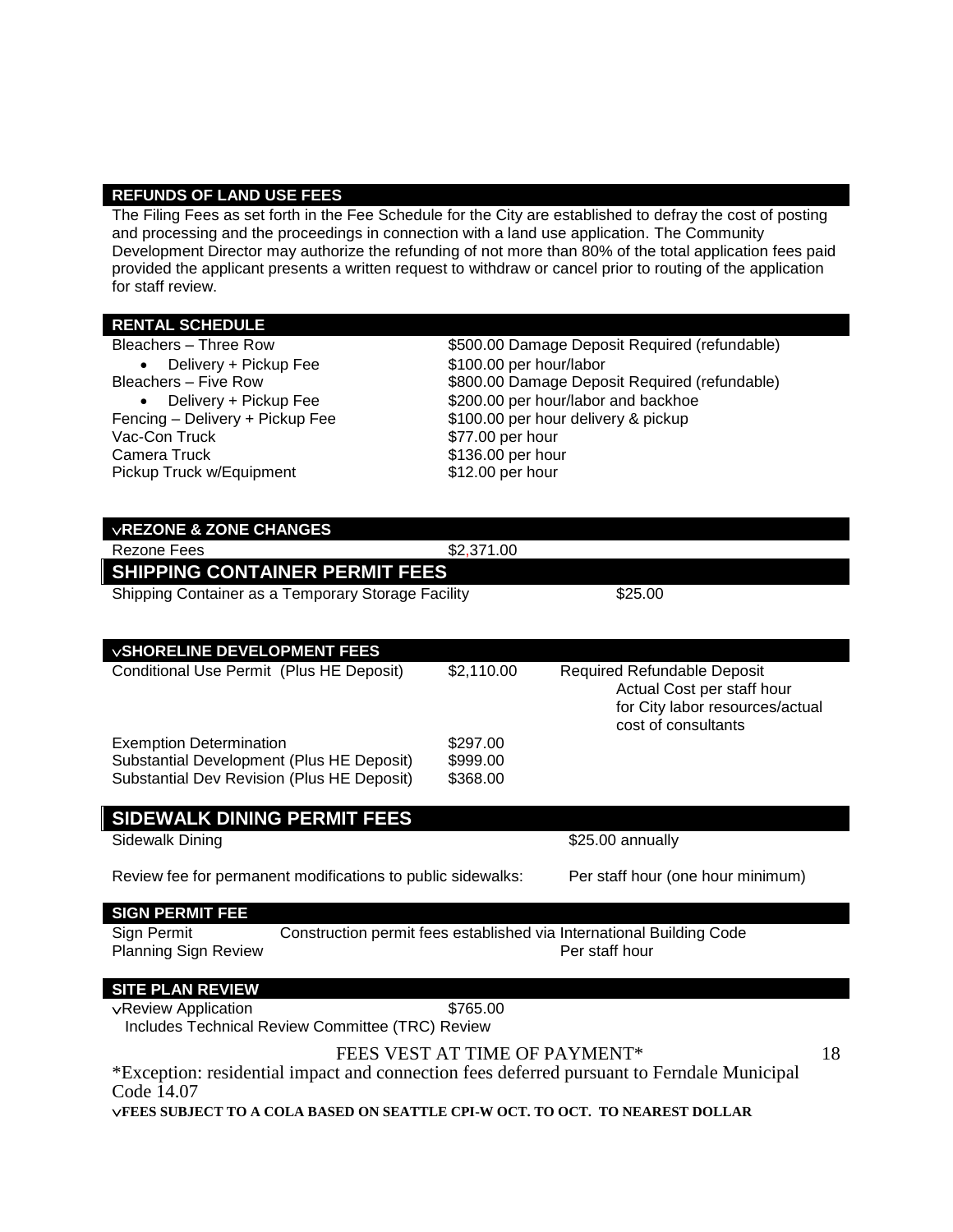| SOLID WASTE UTILITY TAX (FMC 3.25.030) |                                                                                 |
|----------------------------------------|---------------------------------------------------------------------------------|
| Solid Waste Utility Tax                | 13%                                                                             |
| Recycling – Incoming "over the scale"  | 3% (compostable materials, electronic waste,<br>recyclables, yard debris, etc.) |
| Late Fee                               | 1.5% assessed six business days after due date                                  |
| Effective 1/1/2016                     | <b>PER ORDINANCE #1926</b><br>13%                                               |
| <b>Effective 1/1/2017</b>              | 13.5%                                                                           |
| <b>Effective 1/1/2018</b>              | 14.5%                                                                           |
| <b>Effective 1/1/2024</b>              | 14%                                                                             |

# **STATE BUILDING PERMIT FEES (PER RCW 19.27.085)**

The State Building Code Act requires a \$6.50 fee be imposed on each building permit issued under the IRC and a \$25 fee be imposed on each building permit issued under the IBC or IEBC. In addition, a fee of \$2.00 per unit shall be imposed for each dwelling unit after the first unit, on each building containing more than one residential unit.

# **STORM DRAINAGE FEES**

#### **STORM DRAINAGE BI-MONTHLY CHARGES PER ORDINANCE # 1743**

| <b>STORM SEWER MITIGATION FEES</b>                                                    |                                                                                                                                                                                                                                         |
|---------------------------------------------------------------------------------------|-----------------------------------------------------------------------------------------------------------------------------------------------------------------------------------------------------------------------------------------|
| upon the gross property area                                                          | Storm Sewer Mitigation Fees (Upon Development/ Division of Land): 5 cents (\$0.05) per square foot                                                                                                                                      |
| <b>Residential Fee:</b>                                                               | \$500.00                                                                                                                                                                                                                                |
| Connection Fee:<br>Connection Fee:                                                    | VanderYacht Regional Stormwater Pond Special Assessment Area (Ord. # 1698)<br>\$48,683.00 per acre foot - Detention and Treatment<br>\$54,359.00 per acre foot – Conveyance (Development not<br>subject to prior Developer's agreement) |
| Neubauer Regional Storm Pond Special Assessment Area (Ord. # 1620)<br>Connection Fee: | \$59,830.00 per acre foot - Detention and Treatment                                                                                                                                                                                     |
| Southwest Regional Stormwater Pond<br>Connection Fee:                                 | Shall be as calculated in "Adjusted Costs" column shown per<br>parcel on City of Ferndale's SW Stormwater Mgmt Facility<br>Connection Fee Summary.                                                                                      |
| Annual Maintenance Fee:                                                               | \$<br>0.00 (Amount yet to be determined)                                                                                                                                                                                                |

# FEES VEST AT TIME OF PAYMENT\*

19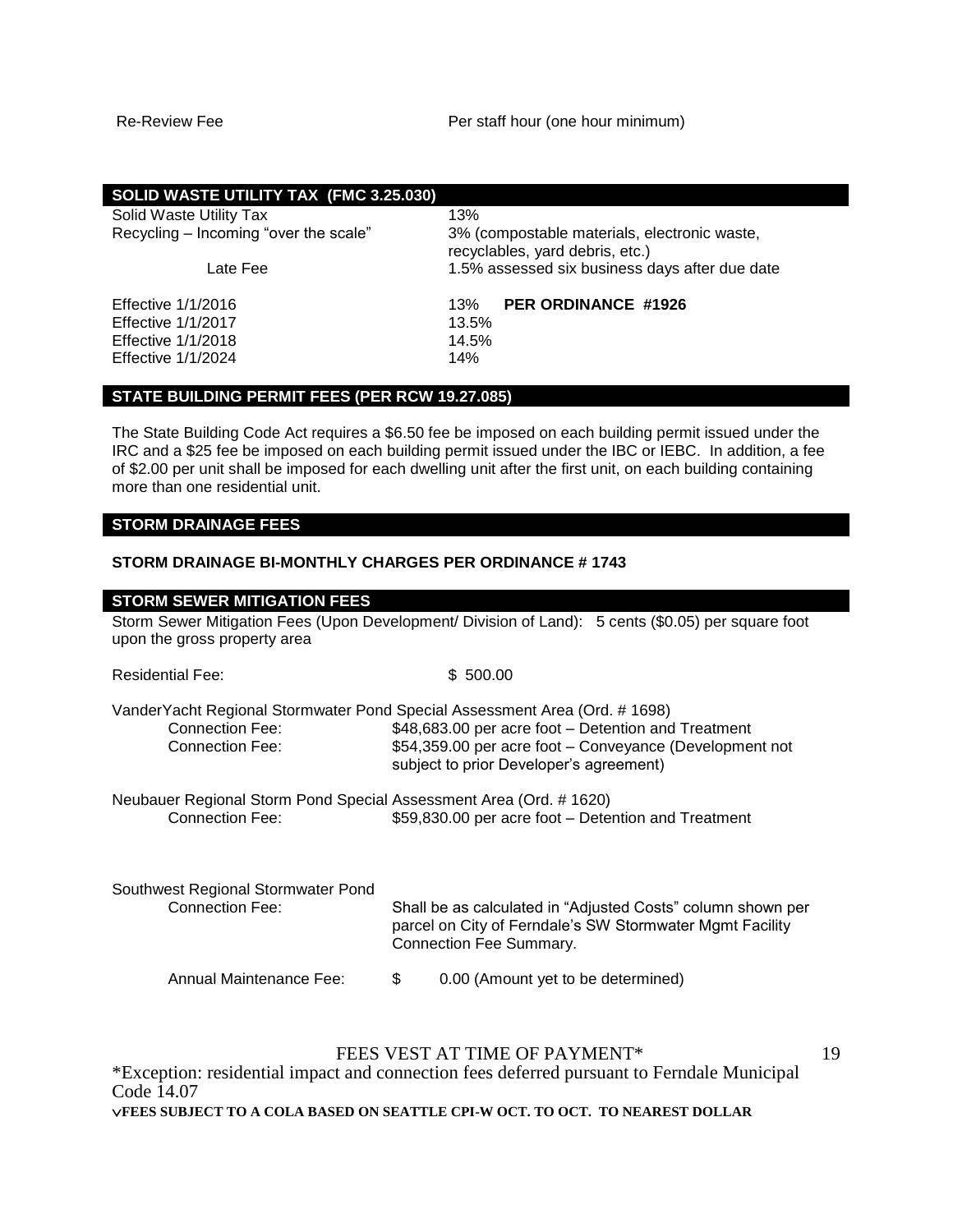| <b>VSUBDIVISIONS</b>                                                                                                                                                                                                                                                                                                 |                                      |                                                                                                                                                                                                                                          |
|----------------------------------------------------------------------------------------------------------------------------------------------------------------------------------------------------------------------------------------------------------------------------------------------------------------------|--------------------------------------|------------------------------------------------------------------------------------------------------------------------------------------------------------------------------------------------------------------------------------------|
| <b>Subdivisions - Long Plats</b><br><b>Final Plat</b><br>Preliminary Plat - w/PUD (Plus HE Deposit)<br>Actual Cost for City labor/resources/actual cost of consultants)<br>Preliminary Plat - w/o PUD (Plus HE Deposit)<br>Preliminary Plat Appeal (Plus HE Deposit)<br>Preliminary Plat Amendment (Plus HE Deposit) | \$1.289.00<br>\$768.00<br>\$1,465.00 | $+$ \$59,00/lot<br>\$3,000.00 (Required Refundable Deposit)<br>$+$ \$182,00/lot<br>$$2,800.00 + $182.00/$ lot<br>Required Refundable Deposit<br>Actual Cost per staff hour and<br>for City labor resources/actual<br>cost of consultants |
| <b>Subdivision - Short Plats</b><br><b>Short Subdivision</b><br><b>Short Subdivision Amendment</b><br>Short Subdivision Appeal (Plus HE Deposit)                                                                                                                                                                     | \$1,258.00<br>\$592.00<br>\$762.00   | +\$59.00/lot<br>Per staff hour over 4 Hours.<br>Actual Cost per staff hour for<br>City labor resources/actual<br>cost of consultants                                                                                                     |
| <b>Exemption Determination</b>                                                                                                                                                                                                                                                                                       | \$297.00                             |                                                                                                                                                                                                                                          |
| <b>Plat Alterations or Extensions</b><br><b>Extension Fee</b><br><b>Alteration Fee</b>                                                                                                                                                                                                                               | \$517.00<br>\$1,551.00 deposit       | (subject to refund or request or<br>request for additional funds)                                                                                                                                                                        |

| SWIMMING POOL, SPA, AND HOT TUB PERMIT FEES                                                     |         |  |
|-------------------------------------------------------------------------------------------------|---------|--|
| $\vee$ PERMIT FEES<br>For each public swimming pool, spa, or hot tub.                           | \$36.00 |  |
| For each private swimming pool, spa, or hot tub.                                                | \$25.00 |  |
| Pool filling system including back-flow prevention, each<br>2-inch (51(mm) diameter and smaller | \$7.00  |  |
| Over 2-inch (51mm) diameter                                                                     | \$17.00 |  |
| Water heater and/or vent, each                                                                  | \$7.00  |  |
| Gas piping system, each                                                                         | \$5.00  |  |
| Replacing of filter                                                                             | \$7.00  |  |
| Replacing of piping                                                                             | \$7.00  |  |
| Miscellaneous replacements                                                                      | \$7.00  |  |
| FEES VEST AT TIME OF PAYMENT*<br>20                                                             |         |  |

\*Exception: residential impact and connection fees deferred pursuant to Ferndale Municipal Code 14.07